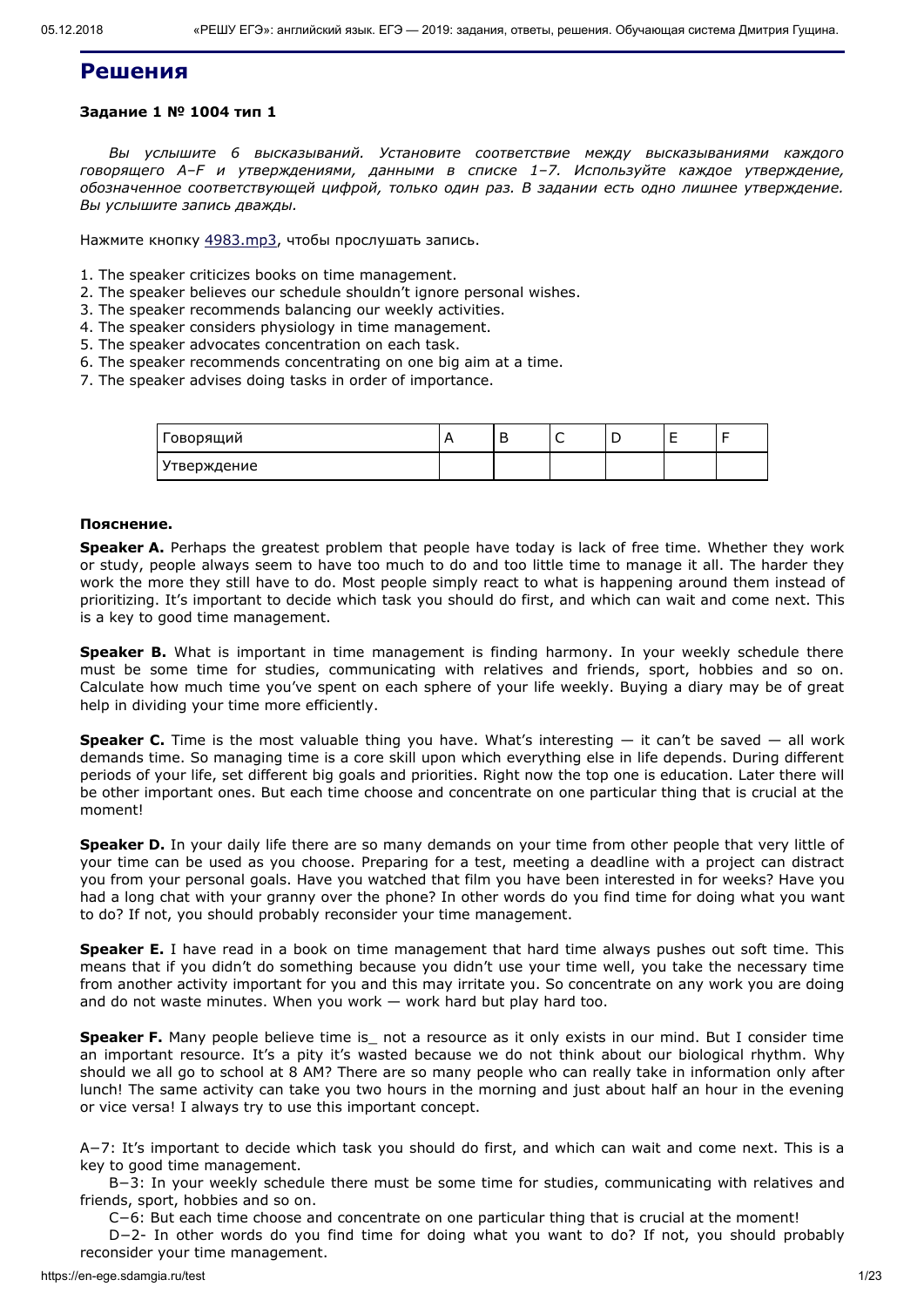E−5: So concentrate on any work you are doing and do not waste minutes. When you work — work hard but play hard too.

F−4: It's a pity it's wasted because we do not think about our biological rhythm.

Ваш ответ: *нет ответа*. Правильный ответ: 736254

# **Задание 2 № 2743 тип 2**

Вы услышите диалог. Определите, какие из приведённых утверждений **А–G** соответствуют содержанию текста **(1 – True)**, какие не соответствуют **(2 – False)** и о чём в тексте не сказано, то есть на основании текста нельзя дать ни положительного, ни отрицательного ответа **(3 – Not stated)**. Занесите номер выбранного Вами варианта ответа в таблицу. Вы услышите запись дважды.

Нажмите кнопку [8890.mp3](https://en-ege.sdamgia.ru/files/8890.mp3), чтобы прослушать запись.

- A) Katy is a regular cinema goer.
- B) Katy and Mike promised their friends to see the film.
- C) Mike offers his help with Math to Katy.
- D) Katy has some chores to do in the evening.
- E) Katy loves sports, especially yoga.
- F) Katy and Mike will watch Men in Black on Thursday.
- G) Katy agrees to see a film on DVD with Mike.

Запишите в ответ цифры, расположив их в порядке, соответствующем буквам:

| <b>B</b> | $C$ D | $\mathbf{I}$ | G |
|----------|-------|--------------|---|
|          |       |              |   |

# **Пояснение.**

Now we are ready to start.

Katie: Hello Mike, how are you?

Mike: Hi, Katie. I'm ok, thanks. Hey, do you fancy going to the movies tonight?

Katie: Why not? It sounds great. I haven't been to the movies for ages I guess. And.. what's on?

Mike: It's "Men in black 3" in 3D. All my friends are absolutely crazy about it.

Katie: Everybody seems to have watched it except me. I'd love to see it.

Mike: Good. It's a date then. I'll pick you around about 6:30, if you don't mind? The film starts at 7:00.

Katie: Fine, I'll be ready. Waaaait, I completely forgot a have a test tomorrow. I'm afraid I can't go after all. Mike, I'm so sorry.

Mike: But you've got plenty of time to revise.

Katie: Yes, I know, but math has never been my strongest point, besides the test is rather difficult and I've missed the couple of lessons. So, it doesn't seem very easy for me.

Mike: Do you want me to help you with your math? I can come in an hour or so and try to explain to you what we've cover when you were ill. I'm not a math geniuses but is seems like I haven't got any problems with it.

Katie: That would be nice indeed. But still, I'm not sure I'll be free by 6:30. Dad asked me to walk the dog and take my younger brother from the kindergarten at 5. Sorry, Mike. Maybe some other day.

Mike: No problem. What about Tuesday?

Katie: On Tuesday I agreed to meet with Ann. Susanne is having her birthday party on Wednesday and we decided to buy something nice for her.

Mike: Oh really? What do you want to get?

Katie: I was thinking about a book of yoga. She is keen on sports. And lately she's been taking a yoga class. She's may been interesting in to learn more about meditation stuff and different meditative states.

Mike: Not bad. Well, you are going to a birthday party on Wednesday, aren't you?

Katie: Exactly. But we can watch a movie on Thursday, what do you think?

Mike: Well, I don't have any plans for Thursday so far. The only thing that I'm worried about is will be on then. I think today is our last chance.

Katie: Anyway, today won't do.

Mike: Look: I've got an idea. I can buy a DVD with any other movie you'd like to watch and we can watch it on Thursday.

Katie: Awesome. Let's do it!

A-2 I haven't been to a movie for ages I think...

- В-3 No information.
- С-1 ...help you with your math... and I'll try to explain you....
- D-1 Wait, Dad asked me to walk the dog and take my little brother from the kindergarten at 5.....
- E-3 Susan loves sports, especially yoga; про Кэти ничего не сказано.
- F-2 We can watch any other movie on Thursday....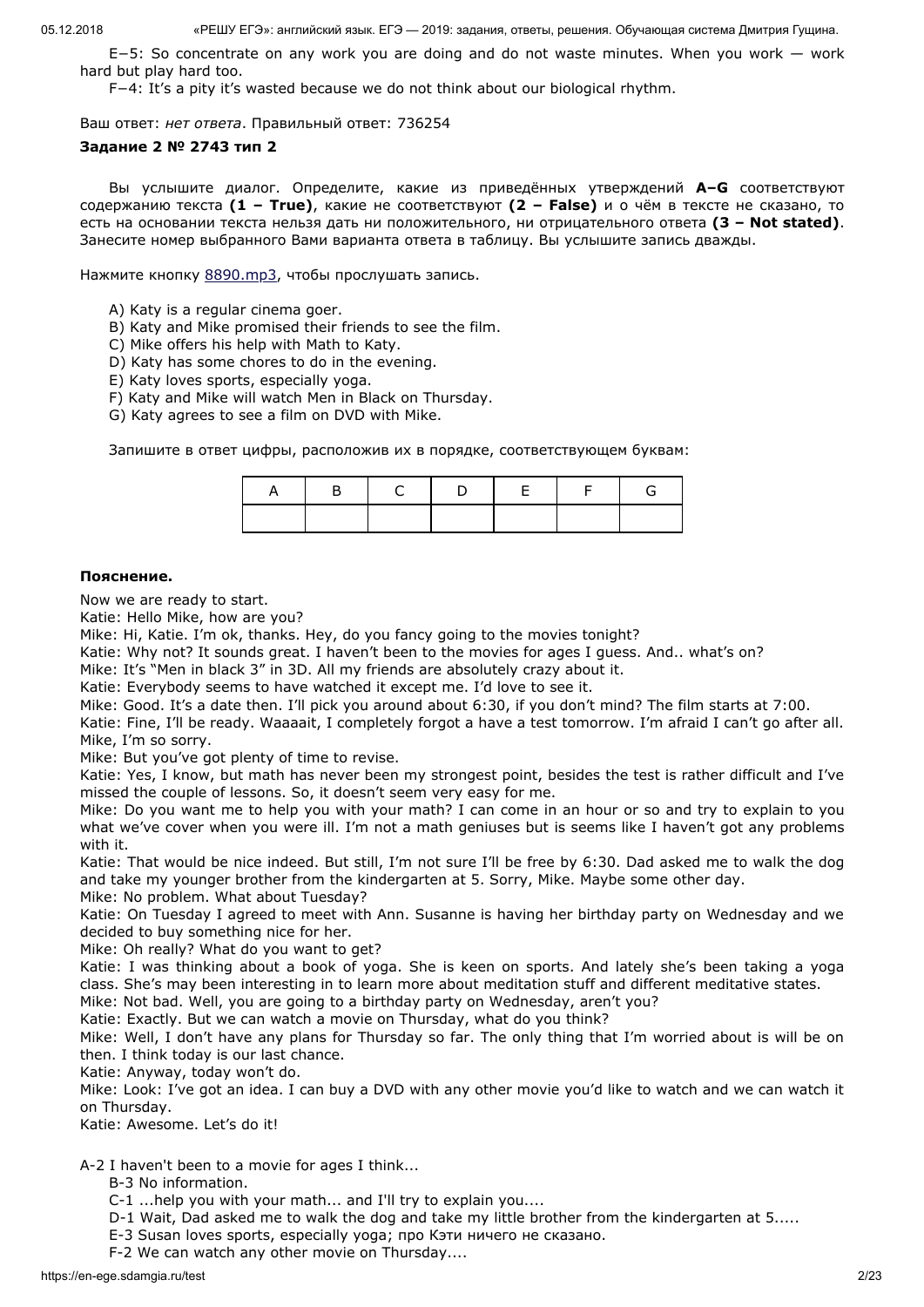G-1 Let's do it

Ответ: 2311321

Ваш ответ: *нет ответа*. Правильный ответ: 2311321

# **Задание 3 № 1351 тип 3**

*Вы услышите репортаж дважды. Выберите правильный ответ 1, 2 или 3.*

Нажмите кнопку [4950.mp3](https://en-ege.sdamgia.ru/files/4950.mp3), чтобы прослушать запись.

Robert and Amy fell in love with each other

1) after eating out together.

2) after a few months of working together.

3) when they first met on the film set.

#### **Пояснение.**

Presenter: My guests tonight are Robert and Amy who play the main characters in the TV series "The Royal". The couple married two years ago although like their screen pair they didn't seem destined to be together.

Presenter: So, Robert and Amy, how did your romance actually begin?

Robert: It was never anything as formal as me asking Amy to eat out in an expensive restaurant. We worked together every day and it was nothing, nothing but a friendship for many, many months. Then, I can honestly say, one day we just looked at each other and we knew. I had a feeling as if I saw Amy for the first time. Love's a funny thing, isn't it? You don't have to use words to know what's happening. We just knew one day and went from there.

Presenter: Robert, how did you propose?

Robert: I booked a surprise trip to Madrid and I sort of knew that I was going to propose that week, but I had no idea where I would actually do it. Then we passed this most fabulous square with amazing fountains in a taxi and I thought, 'That's it'. Later on, I suggested that we walk back

after lunch. We got to the square and I proposed to her by the fountains. I so wanted to do it correctly, suitably for the purpose. I was incredibly nervous — what if she said 'No?' I was delighted when she said 'Yes'. It was wonderful.

Presenter: In next season's opening episode of the Royal, your characters marry. Did it evoke memories of your own wedding?

Robert: There was a huge explosion during our screen wedding — luckily for us the incident only happened on the screen! But both were fabulous settings. On screen it was a church in Scarborough. Our own wedding was in the sculpture gallery at Woburn. There was a feeling of dejavu, because we had a lot of people at our wedding who also appeared to be guests at the screen wedding ceremony. So many of the cast came to our wedding — and Amy's parents Liz and Mike were supporting artists on The Royal wedding, so it was a bit weird.

Presenter: Amy, my next question is to you. What is it about each other that you love?

Amy: Our family backgrounds are very similar - he's one of four children and I'm one of five- and we have similar aspirations for family life. He is the kindest man I know and a friend I can rely on. He is the best in every way. He's open-minded and I'm trying very hard to be as open-minded as he is.

Presenter: Do you enjoy working together?

Amy: I was always close to my mum and when I was at school I used to be so sad about leaving her for the day. I used to fantasise about her being a teacher or the headmistress at school so I could be with her. I sort of compare working with Bob to that. It's the greatest comfort to work with him.

Presenter: You are from a theatrical family, Amy. Were you always going to act?

Amy: My parents were entertaining at Butlins and my sister Kate is an actress, my brother Ted is a comedian, so entertainment is in the family. We've all gone into the entertainment business somehow. My parents have always been understanding and supportive of their children. They encouraged us to explore our own interestes but in spite of all this I think I would have been treated as a failure by them if I hadn't acted!

Presenter: I know you have recently become a mother. What is the best thing about parenthood?

Amy: I've always played the role of a mum in my films and actually being one is everything I have always wanted. It's a most fantastic thing. I wake up early every day only to make sure that this little miniature person is there. It's a joy. Whatever life throws at you, having a child, your little best friend beside you, means you can get through anything.

Presenter: And what does the future hold?

Amy: More of the same, we hope. More of The Royal and more children!

We worked together every day and it was nothing, nothing but a friendship for many, many months. Then, I can honestly say, one day we just looked at each other and we knew.

Ваш ответ: *нет ответа*. Правильный ответ: 2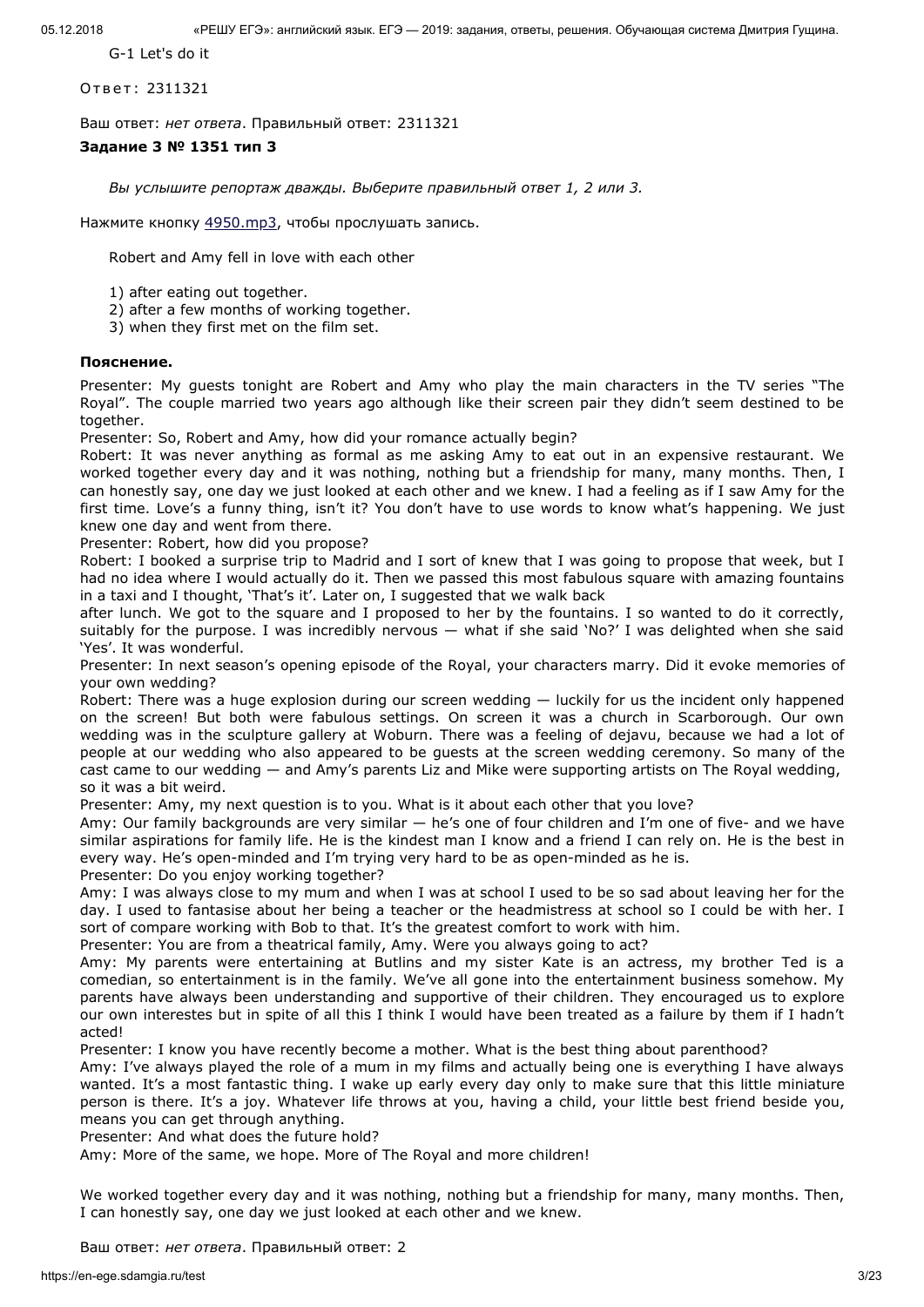#### **Задание 4 № 1352 тип 4**

*Вы услышите репортаж дважды. Выберите правильный ответ 1, 2 или 3.*

Нажмите кнопку [4950.mp3](https://en-ege.sdamgia.ru/files/4950.mp3), чтобы прослушать запись.

When Robert decided to propose to Amy, he

- 1) was sure that Amy would accept his proposal.
- 2) wanted to do it in a proper way.

3) knew the exact place in Madrid to do it.

#### **Пояснение.**

Presenter: My guests tonight are Robert and Amy who play the main characters in the TV series "The Royal". The couple married two years ago although like their screen pair they didn't seem destined to be together.

Presenter: So, Robert and Amy, how did your romance actually begin?

Robert: It was never anything as formal as me asking Amy to eat out in an expensive restaurant. We worked together every day and it was nothing, nothing but a friendship for many, many months. Then, I can honestly say, one day we just looked at each other and we knew. I had a feeling as if I saw Amy for the first time. Love's a funny thing, isn't it? You don't have to use words to know what's happening. We just knew one day and went from there.

Presenter: Robert, how did you propose?

Robert: I booked a surprise trip to Madrid and I sort of knew that I was going to propose that week, but I had no idea where I would actually do it. Then we passed this most fabulous square with amazing fountains in a taxi and I thought, 'That's it'. Later on, I suggested that we walk back

after lunch. We got to the square and I proposed to her by the fountains. I so wanted to do it correctly, suitably for the purpose. I was incredibly nervous — what if she said 'No?' I was delighted when she said 'Yes'. It was wonderful.

Presenter: In next season's opening episode of the Royal, your characters marry. Did it evoke memories of your own wedding?

Robert: There was a huge explosion during our screen wedding — luckily for us the incident only happened on the screen! But both were fabulous settings. On screen it was a church in Scarborough. Our own wedding was in the sculpture gallery at Woburn. There was a feeling of dejavu, because we had a lot of people at our wedding who also appeared to be guests at the screen wedding ceremony. So many of the cast came to our wedding — and Amy's parents Liz and Mike were supporting artists on The Royal wedding, so it was a bit weird.

Presenter: Amy, my next question is to you. What is it about each other that you love?

Amy: Our family backgrounds are very similar - he's one of four children and I'm one of five- and we have similar aspirations for family life. He is the kindest man I know and a friend I can rely on. He is the best in every way. He's open-minded and I'm trying very hard to be as open-minded as he is.

Presenter: Do you enjoy working together?

Amy: I was always close to my mum and when I was at school I used to be so sad about leaving her for the day. I used to fantasise about her being a teacher or the headmistress at school so I could be with her. I sort of compare working with Bob to that. It's the greatest comfort to work with him.

Presenter: You are from a theatrical family, Amy. Were you always going to act?

Amy: My parents were entertaining at Butlins and my sister Kate is an actress, my brother Ted is a comedian, so entertainment is in the family. We've all gone into the entertainment business somehow. My parents have always been understanding and supportive of their children. They encouraged us to explore our own interestes but in spite of all this I think I would have been treated as a failure by them if I hadn't acted!

Presenter: I know you have recently become a mother. What is the best thing about parenthood?

Amy: I've always played the role of a mum in my films and actually being one is everything I have always wanted. It's a most fantastic thing. I wake up early every day only to make sure that this little miniature person is there. It's a joy. Whatever life throws at you, having a child, your little best friend beside you, means you can get through anything.

Presenter: And what does the future hold?

Amy: More of the same, we hope. More of The Royal and more children!

I booked a surprise trip to Madrid and I sort of knew that I was going to propose that week, but I had no idea where I would actually do it.

Ваш ответ: *нет ответа*. Правильный ответ: 2

# **Задание 5 № 1353 тип 5**

*Вы услышите репортаж дважды. Выберите правильный ответ 1, 2 или 3.*

Нажмите кнопку [4950.mp3](https://en-ege.sdamgia.ru/files/4950.mp3), чтобы прослушать запись.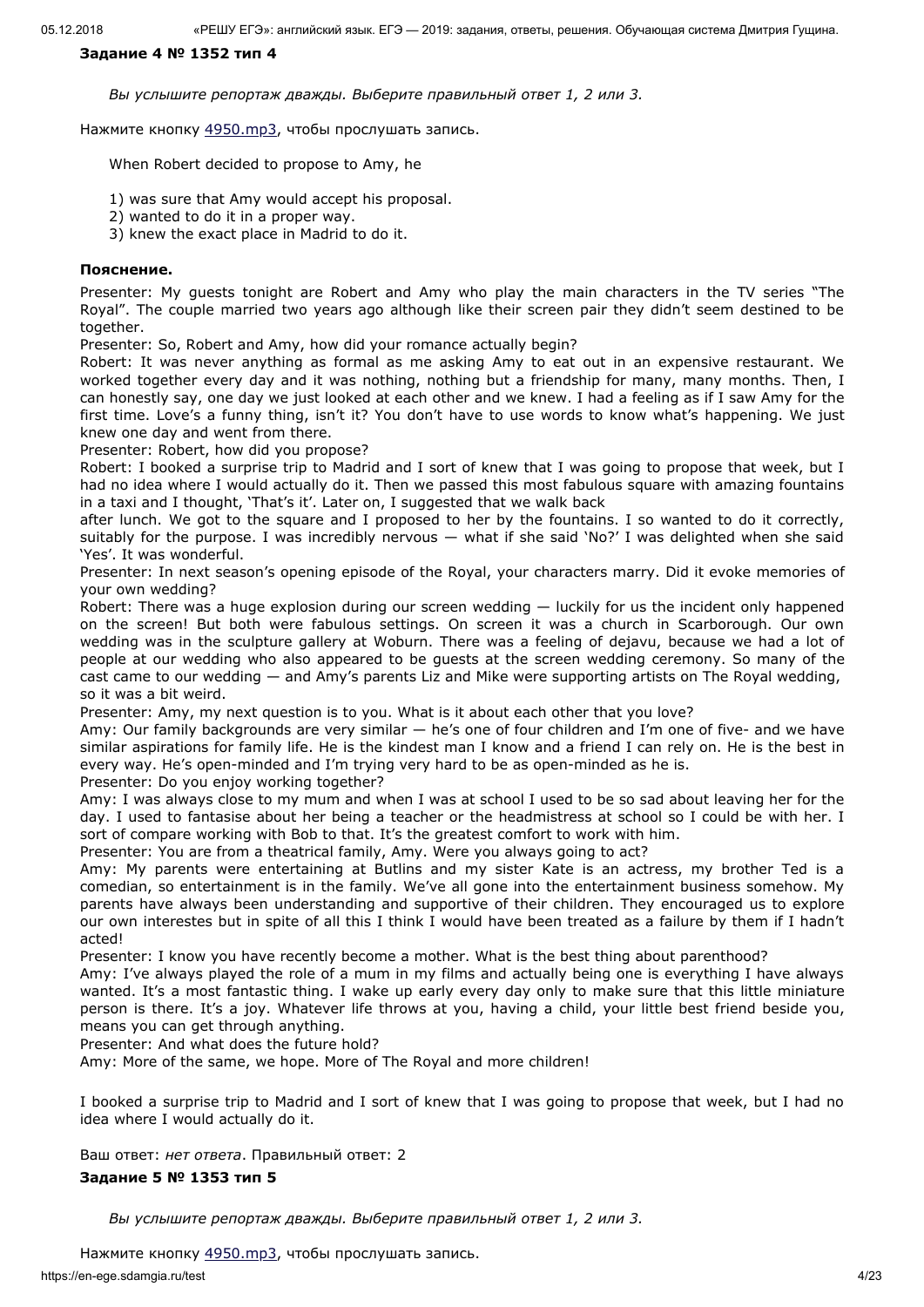The wedding ceremony in the film reminded Robert and Amy of their own wedding because

- 1) both weddings took place in the same settings.
- 2) there was an explosion during both weddings.
- 3) there were some of the same people at both weddings.

## **Пояснение.**

Presenter: My guests tonight are Robert and Amy who play the main characters in the TV series "The Royal". The couple married two years ago although like their screen pair they didn't seem destined to be together.

Presenter: So, Robert and Amy, how did your romance actually begin?

Robert: It was never anything as formal as me asking Amy to eat out in an expensive restaurant. We worked together every day and it was nothing, nothing but a friendship for many, many months. Then, I can honestly say, one day we just looked at each other and we knew. I had a feeling as if I saw Amy for the first time. Love's a funny thing, isn't it? You don't have to use words to know what's happening. We just knew one day and went from there.

Presenter: Robert, how did you propose?

Robert: I booked a surprise trip to Madrid and I sort of knew that I was going to propose that week, but I had no idea where I would actually do it. Then we passed this most fabulous square with amazing fountains in a taxi and I thought, 'That's it'. Later on, I suggested that we walk back

after lunch. We got to the square and I proposed to her by the fountains. I so wanted to do it correctly, suitably for the purpose. I was incredibly nervous — what if she said 'No?' I was delighted when she said 'Yes'. It was wonderful.

Presenter: In next season's opening episode of the Royal, your characters marry. Did it evoke memories of your own wedding?

Robert: There was a huge explosion during our screen wedding — luckily for us the incident only happened on the screen! But both were fabulous settings. On screen it was a church in Scarborough. Our own wedding was in the sculpture gallery at Woburn. There was a feeling of dejavu, because we had a lot of people at our wedding who also appeared to be guests at the screen wedding ceremony. So many of the cast came to our wedding — and Amy's parents Liz and Mike were supporting artists on The Royal wedding, so it was a bit weird.

Presenter: Amy, my next question is to you. What is it about each other that you love?

Amy: Our family backgrounds are very similar - he's one of four children and I'm one of five- and we have similar aspirations for family life. He is the kindest man I know and a friend I can rely on. He is the best in every way. He's open-minded and I'm trying very hard to be as open-minded as he is.

Presenter: Do you enjoy working together?

Amy: I was always close to my mum and when I was at school I used to be so sad about leaving her for the day. I used to fantasise about her being a teacher or the headmistress at school so I could be with her. I sort of compare working with Bob to that. It's the greatest comfort to work with him.

Presenter: You are from a theatrical family, Amy. Were you always going to act?

Amy: My parents were entertaining at Butlins and my sister Kate is an actress, my brother Ted is a comedian, so entertainment is in the family. We've all gone into the entertainment business somehow. My parents have always been understanding and supportive of their children. They encouraged us to explore our own interestes but in spite of all this I think I would have been treated as a failure by them if I hadn't acted!

Presenter: I know you have recently become a mother. What is the best thing about parenthood?

Amy: I've always played the role of a mum in my films and actually being one is everything I have always wanted. It's a most fantastic thing. I wake up early every day only to make sure that this little miniature person is there. It's a joy. Whatever life throws at you, having a child, your little best friend beside you, means you can get through anything.

Presenter: And what does the future hold?

Amy: More of the same, we hope. More of The Royal and more children!

There was a feeling of dejavu, because we had a lot of people at our wedding who also appeared to be guests at the screen wedding ceremony. So many of the cast came to our wedding — and Amy's parents Liz and Mike were supporting artists on The Royal wedding.

Ваш ответ: *нет ответа*. Правильный ответ: 3

# **Задание 6 № 1354 тип 6**

*Вы услышите репортаж дважды. Выберите правильный ответ 1, 2 или 3.*

Нажмите кнопку [4950.mp3](https://en-ege.sdamgia.ru/files/4950.mp3), чтобы прослушать запись.

According to Amy, she is different from Robert because she

1) is less open to new ideas than her husband.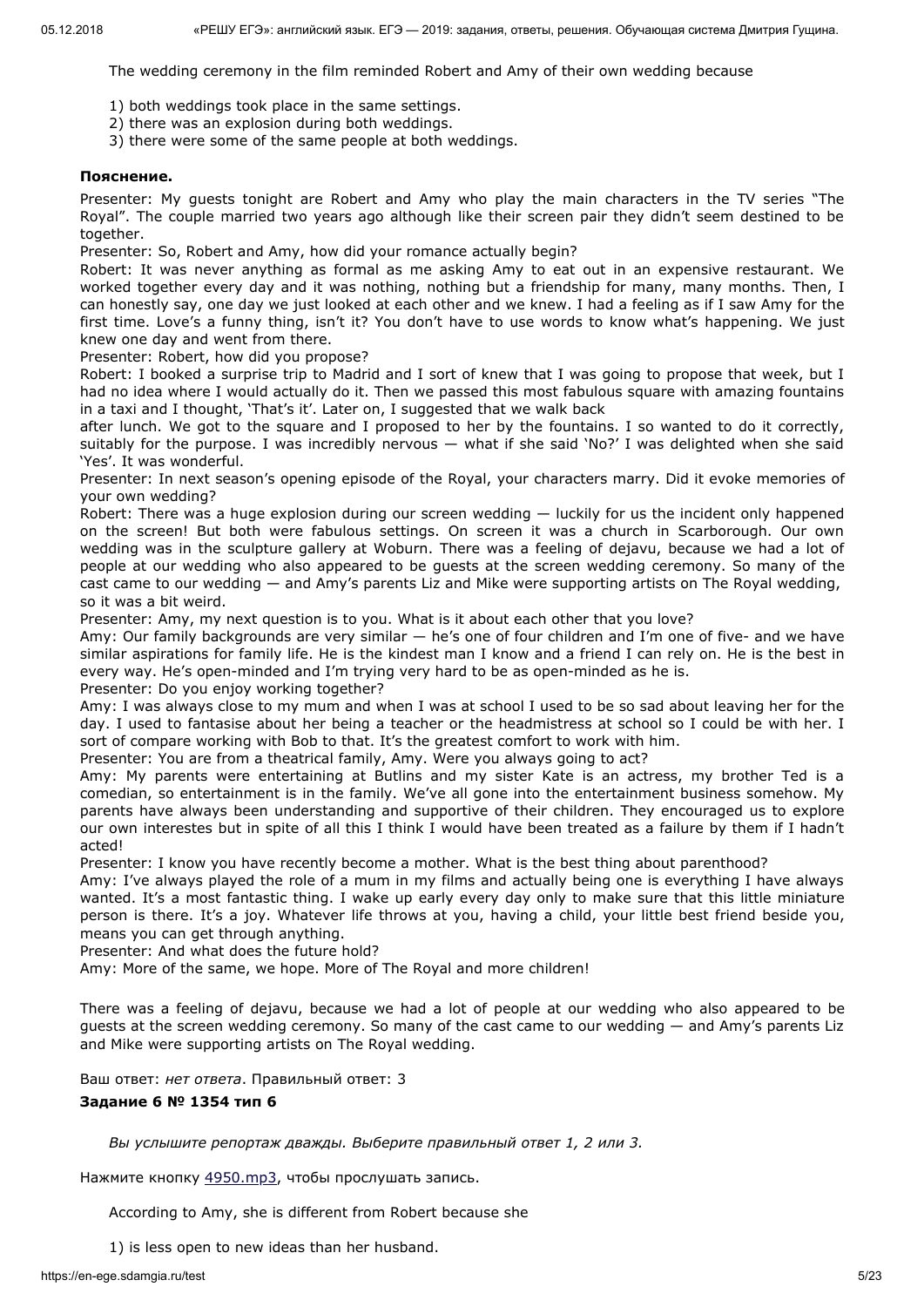2) comes from a smaller family than Robert.

3) has different views on family life.

# **Пояснение.**

Presenter: My guests tonight are Robert and Amy who play the main characters in the TV series "The Royal". The couple married two years ago although like their screen pair they didn't seem destined to be together.

Presenter: So, Robert and Amy, how did your romance actually begin?

Robert: It was never anything as formal as me asking Amy to eat out in an expensive restaurant. We worked together every day and it was nothing, nothing but a friendship for many, many months. Then, I can honestly say, one day we just looked at each other and we knew. I had a feeling as if I saw Amy for the first time. Love's a funny thing, isn't it? You don't have to use words to know what's happening. We just knew one day and went from there.

Presenter: Robert, how did you propose?

Robert: I booked a surprise trip to Madrid and I sort of knew that I was going to propose that week, but I had no idea where I would actually do it. Then we passed this most fabulous square with amazing fountains in a taxi and I thought, 'That's it'. Later on, I suggested that we walk back

after lunch. We got to the square and I proposed to her by the fountains. I so wanted to do it correctly, suitably for the purpose. I was incredibly nervous — what if she said 'No?' I was delighted when she said 'Yes'. It was wonderful.

Presenter: In next season's opening episode of the Royal, your characters marry. Did it evoke memories of your own wedding?

Robert: There was a huge explosion during our screen wedding — luckily for us the incident only happened on the screen! But both were fabulous settings. On screen it was a church in Scarborough. Our own wedding was in the sculpture gallery at Woburn. There was a feeling of dejavu, because we had a lot of people at our wedding who also appeared to be guests at the screen wedding ceremony. So many of the cast came to our wedding — and Amy's parents Liz and Mike were supporting artists on The Royal wedding, so it was a bit weird.

Presenter: Amy, my next question is to you. What is it about each other that you love?

Amy: Our family backgrounds are very similar — he's one of four children and I'm one of five- and we have similar aspirations for family life. He is the kindest man I know and a friend I can rely on. He is the best in every way. He's open-minded and I'm trying very hard to be as open-minded as he is.

Presenter: Do you enjoy working together?

Amy: I was always close to my mum and when I was at school I used to be so sad about leaving her for the day. I used to fantasise about her being a teacher or the headmistress at school so I could be with her. I sort of compare working with Bob to that. It's the greatest comfort to work with him.

Presenter: You are from a theatrical family, Amy. Were you always going to act?

Amy: My parents were entertaining at Butlins and my sister Kate is an actress, my brother Ted is a comedian, so entertainment is in the family. We've all gone into the entertainment business somehow. My parents have always been understanding and supportive of their children. They encouraged us to explore our own interestes but in spite of all this I think I would have been treated as a failure by them if I hadn't acted!

Presenter: I know you have recently become a mother. What is the best thing about parenthood?

Amy: I've always played the role of a mum in my films and actually being one is everything I have always wanted. It's a most fantastic thing. I wake up early every day only to make sure that this little miniature person is there. It's a joy. Whatever life throws at you, having a child, your little best friend beside you, means you can get through anything.

Presenter: And what does the future hold?

Amy: More of the same, we hope. More of The Royal and more children!

He's open-minded and I'm trying very hard to be as open-minded as he is.

Ваш ответ: *нет ответа*. Правильный ответ: 1

# **Задание 7 № 1355 тип 7**

*Вы услышите репортаж дважды. Выберите правильный ответ 1, 2 или 3.*

Нажмите кнопку [4950.mp3](https://en-ege.sdamgia.ru/files/4950.mp3), чтобы прослушать запись.

Amy felt uncomfortable at school because

- 1) she missed her mother very much.
- 2) her mother taught at the same school.
- 3) the teachers and the headmistress disliked her.

# **Пояснение.**

Presenter: My guests tonight are Robert and Amy who play the main characters in the TV series "The Royal". The couple married two years ago although like their screen pair they didn't seem destined to be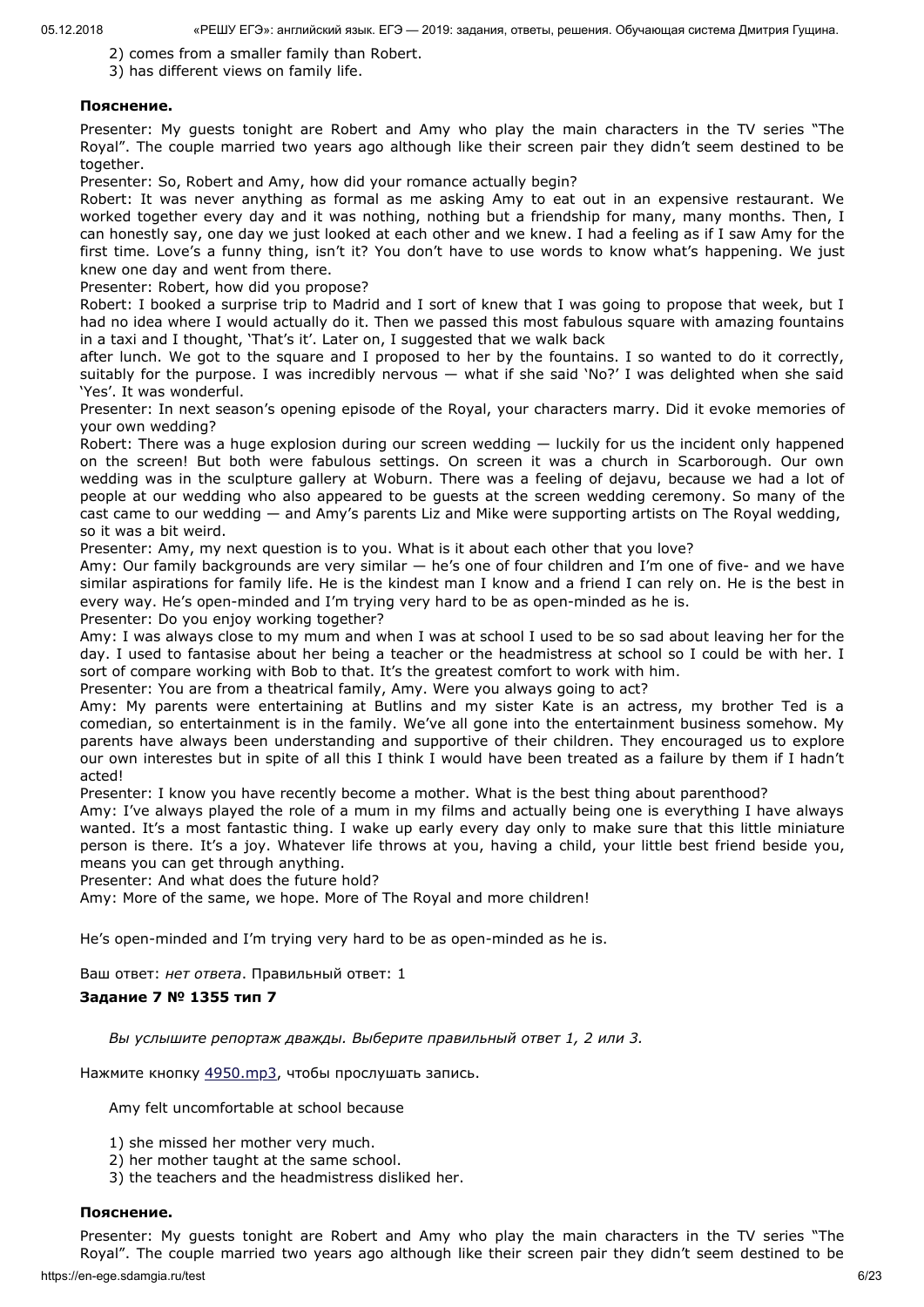together.

Presenter: So, Robert and Amy, how did your romance actually begin?

Robert: It was never anything as formal as me asking Amy to eat out in an expensive restaurant. We worked together every day and it was nothing, nothing but a friendship for many, many months. Then, I can honestly say, one day we just looked at each other and we knew. I had a feeling as if I saw Amy for the first time. Love's a funny thing, isn't it? You don't have to use words to know what's happening. We just knew one day and went from there.

Presenter: Robert, how did you propose?

Robert: I booked a surprise trip to Madrid and I sort of knew that I was going to propose that week, but I had no idea where I would actually do it. Then we passed this most fabulous square with amazing fountains in a taxi and I thought, 'That's it'. Later on, I suggested that we walk back

after lunch. We got to the square and I proposed to her by the fountains. I so wanted to do it correctly, suitably for the purpose. I was incredibly nervous — what if she said 'No?' I was delighted when she said 'Yes'. It was wonderful.

Presenter: In next season's opening episode of the Royal, your characters marry. Did it evoke memories of your own wedding?

Robert: There was a huge explosion during our screen wedding — luckily for us the incident only happened on the screen! But both were fabulous settings. On screen it was a church in Scarborough. Our own wedding was in the sculpture gallery at Woburn. There was a feeling of dejavu, because we had a lot of people at our wedding who also appeared to be guests at the screen wedding ceremony. So many of the cast came to our wedding — and Amy's parents Liz and Mike were supporting artists on The Royal wedding, so it was a bit weird.

Presenter: Amy, my next question is to you. What is it about each other that you love?

Amy: Our family backgrounds are very similar — he's one of four children and I'm one of five- and we have similar aspirations for family life. He is the kindest man I know and a friend I can rely on. He is the best in every way. He's open-minded and I'm trying very hard to be as open-minded as he is.

Presenter: Do you enjoy working together?

Amy: I was always close to my mum and when I was at school I used to be so sad about leaving her for the day. I used to fantasise about her being a teacher or the headmistress at school so I could be with her. I sort of compare working with Bob to that. It's the greatest comfort to work with him.

Presenter: You are from a theatrical family, Amy. Were you always going to act?

Amy: My parents were entertaining at Butlins and my sister Kate is an actress, my brother Ted is a comedian, so entertainment is in the family. We've all gone into the entertainment business somehow. My parents have always been understanding and supportive of their children. They encouraged us to explore our own interestes but in spite of all this I think I would have been treated as a failure by them if I hadn't acted!

Presenter: I know you have recently become a mother. What is the best thing about parenthood?

Amy: I've always played the role of a mum in my films and actually being one is everything I have always wanted. It's a most fantastic thing. I wake up early every day only to make sure that this little miniature person is there. It's a joy. Whatever life throws at you, having a child, your little best friend beside you, means you can get through anything.

Presenter: And what does the future hold?

Amy: More of the same, we hope. More of The Royal and more children!

I was always close to my mum and when I was at school I used to be so sad about leaving her for the day.

Ваш ответ: *нет ответа*. Правильный ответ: 1

# **Задание 8 № 1356 тип 8**

*Вы услышите репортаж дважды. Выберите правильный ответ 1, 2 или 3.*

Нажмите кнопку [4950.mp3](https://en-ege.sdamgia.ru/files/4950.mp3), чтобы прослушать запись.

If Amy hadn't become an actress, her parents would have

- 1) understood and supported her.
- 2) been displeased with her.
- 3) insisted on her joining the family business.

# **Пояснение.**

Presenter: My guests tonight are Robert and Amy who play the main characters in the TV series "The Royal". The couple married two years ago although like their screen pair they didn't seem destined to be together.

Presenter: So, Robert and Amy, how did your romance actually begin?

Robert: It was never anything as formal as me asking Amy to eat out in an expensive restaurant. We worked together every day and it was nothing, nothing but a friendship for many, many months. Then, I can honestly say, one day we just looked at each other and we knew. I had a feeling as if I saw Amy for the first time. Love's a funny thing, isn't it? You don't have to use words to know what's happening. We just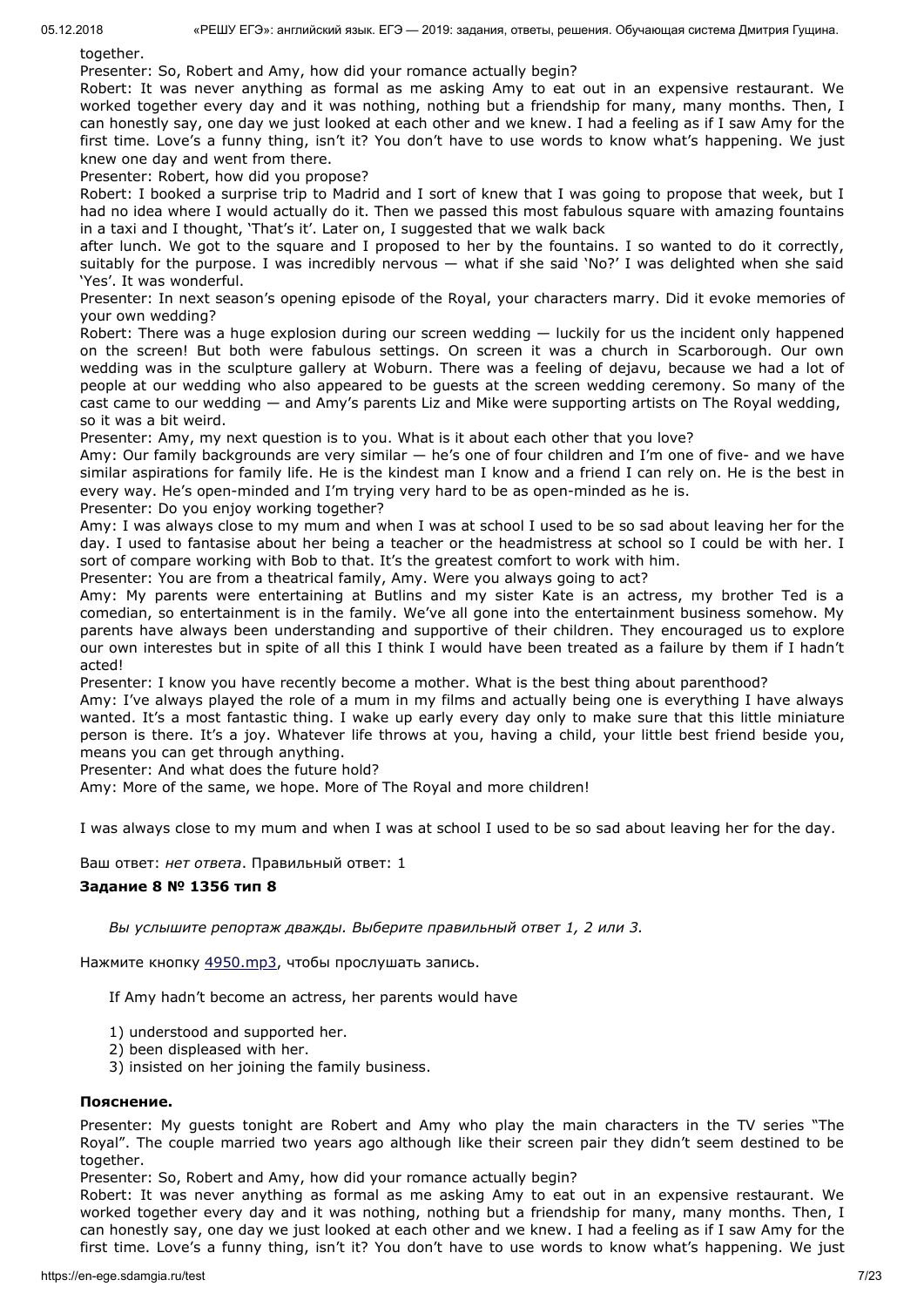knew one day and went from there.

Presenter: Robert, how did you propose?

Robert: I booked a surprise trip to Madrid and I sort of knew that I was going to propose that week, but I had no idea where I would actually do it. Then we passed this most fabulous square with amazing fountains in a taxi and I thought, 'That's it'. Later on, I suggested that we walk back

after lunch. We got to the square and I proposed to her by the fountains. I so wanted to do it correctly, suitably for the purpose. I was incredibly nervous - what if she said 'No?' I was delighted when she said 'Yes'. It was wonderful.

Presenter: In next season's opening episode of the Royal, your characters marry. Did it evoke memories of your own wedding?

Robert: There was a huge explosion during our screen wedding — luckily for us the incident only happened on the screen! But both were fabulous settings. On screen it was a church in Scarborough. Our own wedding was in the sculpture gallery at Woburn. There was a feeling of dejavu, because we had a lot of people at our wedding who also appeared to be guests at the screen wedding ceremony. So many of the cast came to our wedding — and Amy's parents Liz and Mike were supporting artists on The Royal wedding, so it was a bit weird.

Presenter: Amy, my next question is to you. What is it about each other that you love?

Amy: Our family backgrounds are very similar — he's one of four children and I'm one of five- and we have similar aspirations for family life. He is the kindest man I know and a friend I can rely on. He is the best in every way. He's open-minded and I'm trying very hard to be as open-minded as he is.

Presenter: Do you enjoy working together?

Amy: I was always close to my mum and when I was at school I used to be so sad about leaving her for the day. I used to fantasise about her being a teacher or the headmistress at school so I could be with her. I sort of compare working with Bob to that. It's the greatest comfort to work with him.

Presenter: You are from a theatrical family, Amy. Were you always going to act?

Amy: My parents were entertaining at Butlins and my sister Kate is an actress, my brother Ted is a comedian, so entertainment is in the family. We've all gone into the entertainment business somehow. My parents have always been understanding and supportive of their children. They encouraged us to explore our own interestes but in spite of all this I think I would have been treated as a failure by them if I hadn't acted!

Presenter: I know you have recently become a mother. What is the best thing about parenthood?

Amy: I've always played the role of a mum in my films and actually being one is everything I have always wanted. It's a most fantastic thing. I wake up early every day only to make sure that this little miniature person is there. It's a joy. Whatever life throws at you, having a child, your little best friend beside you, means you can get through anything.

Presenter: And what does the future hold?

Amy: More of the same, we hope. More of The Royal and more children!

I think I would have been treated as a failure by them if I hadn't acted.

Ваш ответ: *нет ответа*. Правильный ответ: 2

# **Задание 9 № 1357 тип 9**

*Вы услышите репортаж дважды. Выберите правильный ответ 1, 2 или 3.*

Нажмите кнопку [4950.mp3](https://en-ege.sdamgia.ru/files/4950.mp3), чтобы прослушать запись.

Amy is sure that if you have a child, you

- 1) can do without having a friend.
- 2) should think more about the future.
- 3) can cope with any problem.

# **Пояснение.**

Presenter: My guests tonight are Robert and Amy who play the main characters in the TV series "The Royal". The couple married two years ago although like their screen pair they didn't seem destined to be together.

Presenter: So, Robert and Amy, how did your romance actually begin?

Robert: It was never anything as formal as me asking Amy to eat out in an expensive restaurant. We worked together every day and it was nothing, nothing but a friendship for many, many months. Then, I can honestly say, one day we just looked at each other and we knew. I had a feeling as if I saw Amy for the first time. Love's a funny thing, isn't it? You don't have to use words to know what's happening. We just knew one day and went from there.

Presenter: Robert, how did you propose?

Robert: I booked a surprise trip to Madrid and I sort of knew that I was going to propose that week, but I had no idea where I would actually do it. Then we passed this most fabulous square with amazing fountains in a taxi and I thought, 'That's it'. Later on, I suggested that we walk back

after lunch. We got to the square and I proposed to her by the fountains. I so wanted to do it correctly,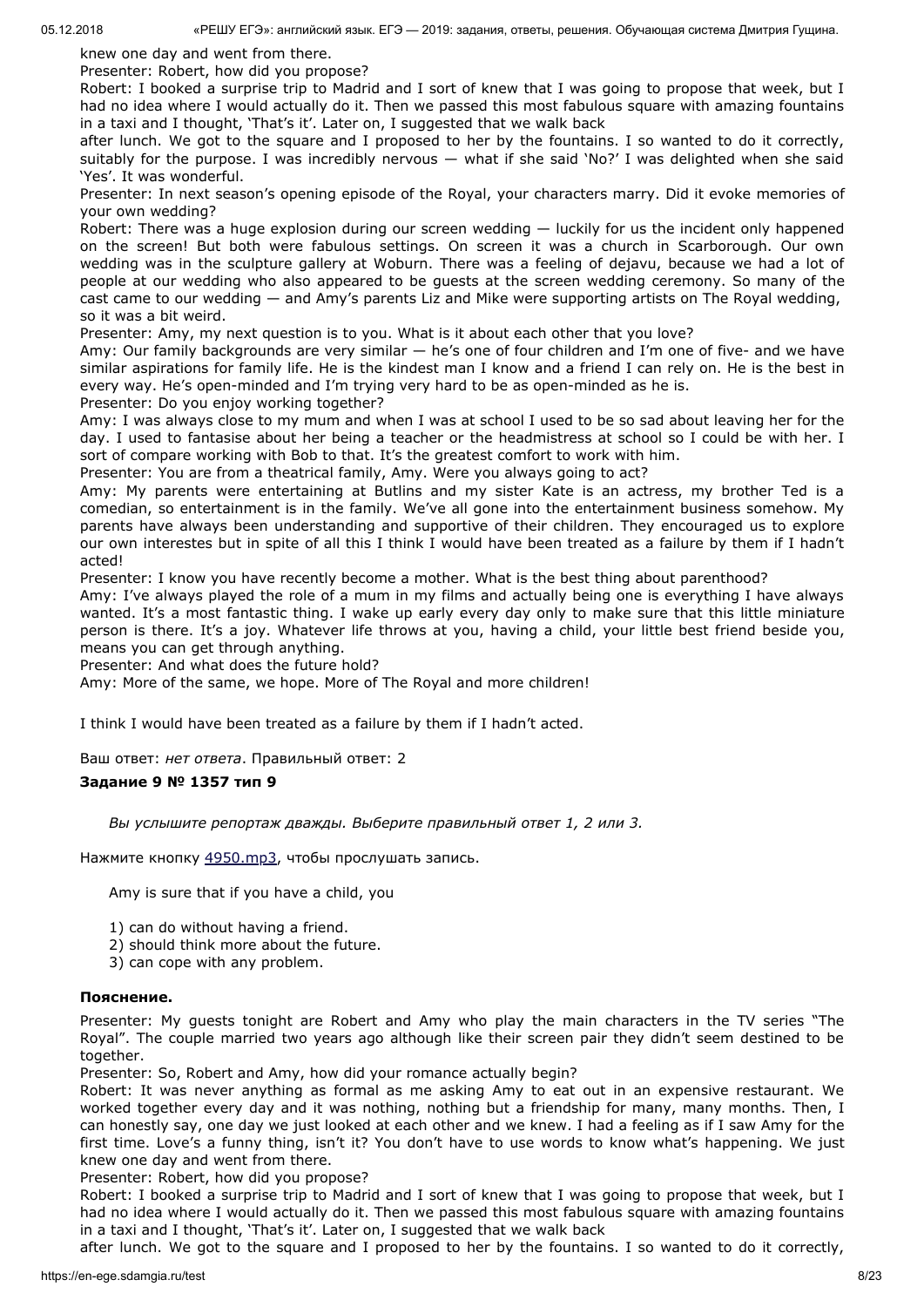suitably for the purpose. I was incredibly nervous — what if she said 'No?' I was delighted when she said 'Yes'. It was wonderful.

Presenter: In next season's opening episode of the Royal, your characters marry. Did it evoke memories of your own wedding?

Robert: There was a huge explosion during our screen wedding — luckily for us the incident only happened on the screen! But both were fabulous settings. On screen it was a church in Scarborough. Our own wedding was in the sculpture gallery at Woburn. There was a feeling of dejavu, because we had a lot of people at our wedding who also appeared to be guests at the screen wedding ceremony. So many of the cast came to our wedding — and Amy's parents Liz and Mike were supporting artists on The Royal wedding, so it was a bit weird.

Presenter: Amy, my next question is to you. What is it about each other that you love?

Amy: Our family backgrounds are very similar - he's one of four children and I'm one of five- and we have similar aspirations for family life. He is the kindest man I know and a friend I can rely on. He is the best in every way. He's open-minded and I'm trying very hard to be as open-minded as he is. Presenter: Do you enjoy working together?

Amy: I was always close to my mum and when I was at school I used to be so sad about leaving her for the day. I used to fantasise about her being a teacher or the headmistress at school so I could be with her. I sort of compare working with Bob to that. It's the greatest comfort to work with him.

Presenter: You are from a theatrical family, Amy. Were you always going to act?

Amy: My parents were entertaining at Butlins and my sister Kate is an actress, my brother Ted is a comedian, so entertainment is in the family. We've all gone into the entertainment business somehow. My parents have always been understanding and supportive of their children. They encouraged us to explore our own interestes but in spite of all this I think I would have been treated as a failure by them if I hadn't acted!

Presenter: I know you have recently become a mother. What is the best thing about parenthood?

Amy: I've always played the role of a mum in my films and actually being one is everything I have always wanted. It's a most fantastic thing. I wake up early every day only to make sure that this little miniature person is there. It's a joy. Whatever life throws at you, having a child, your little best friend beside you, means you can get through anything.

Presenter: And what does the future hold?

Amy: More of the same, we hope. More of The Royal and more children!

Whatever life throws at you, having a child, your little best friend beside you, means you can get through anything.

Ваш ответ: *нет ответа*. Правильный ответ: 3

# **Задание 10 № 1971 тип 10**

*Установите соответствие между заголовками 1–8 и текстами A–G. Запишите свои ответы в таблицу. Используйте каждую цифру только один раз. В задании есть один лишний заголовок.*

- 1. Hard to see and to believe
- 2. From travelling to discovery
- 3. Little experience big success
- 4. Small size great opportunities
- 5. Inspired by noble goals
- 6. Hard to explain how they could
- 7. Protected by law
- 8. Breathtaking just to watch

**A.** Charles Darwin's five-year voyage on H. M. S. Beagle has become legendary and greatly influenced his masterwork, the book, On the Origin of Species. Darwin didn't actually formulate his theory of evolution while sailing around the world aboard the Royal Navy ship. But the exotic plants and animals he encountered challenged his thinking and led him to consider scientific evidence in new ways.

**B.** The 19th century was a remarkable time for exploration. Vast portions of the globe, such as the interior of Africa, were mapped by explorers and adventurers. It was the time when David Livingstone became convinced of his mission to reach new peoples in Africa and introduce them to Christianity, as well as free them from slavery.

**C.** Louis Pasteur's various investigations convinced him of the Tightness of his germ theory of disease, which holds that germs attack the body from outside. Many felt that such tiny organisms as germs could not possibly kill larger ones such as humans. But Pasteur extended this theory to explain the causes of many diseases  $-$  including cholera, TB and smallpox  $-$  and their prevention by vaccination.

**D.** Frederick Law Olmsted, the architect who designed New York City's Central Park, called the Yosemite Valley «the greatest glory of nature.» Californians convinced one of their representatives, Senator John Conness, to do something about its protection. In May 1864, Conness introduced legislation to bring the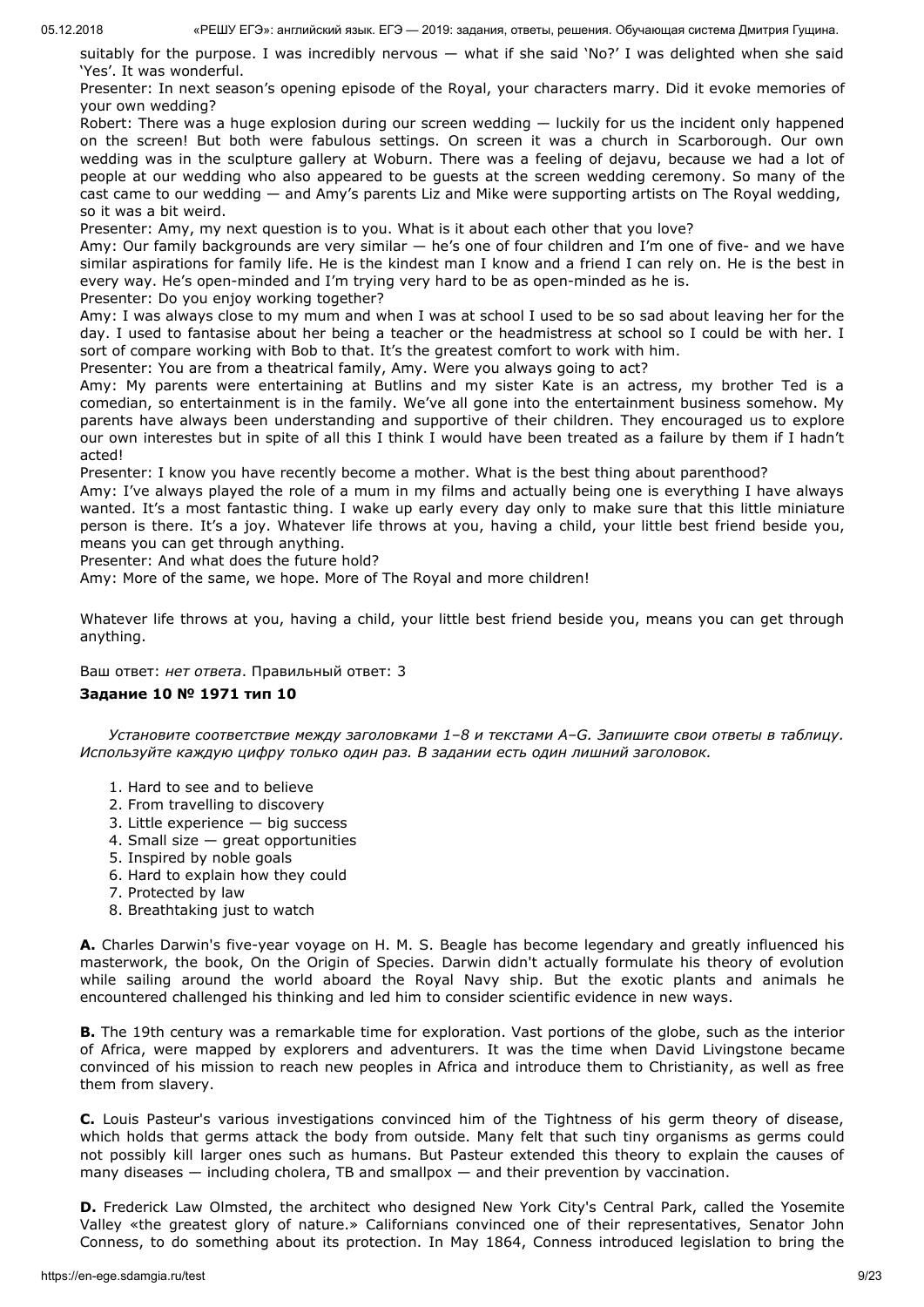Yosemite Valley under the control of the state of California. President Abraham Lincoln signed the bill into law.

**E.** The Maya thrived for nearly 2,000 years. Without the use of the cartwheel or metal tools, they built massive stone structures. They were accomplished scientists. They tracked a solar year of 365 days and one of the few surviving ancient Maya books contains tables of eclipses. From observatories, like the one at Chichen Itza, they tracked the progress of the war star, Mars.

**F.** Bali has been a surfing hotspot since the early 20th century, and continues to attract surfers from all over the world. The island's small size and unique geography provides wonderful surfing conditions, in all seasons, for surfers of any level of experience. Inexperienced surfers might like to try Kuta's kind waves, while more able surfers will try Nusa Dua's powerful waves.

**G.** Base jumping is an extreme sport, one which only very adventurous travelers enjoy. Some base jumpers leap off bridges, others off buildings and the most extreme off cliffs in Norway. Once a year, base jumpers in the US get to leap off the New River Bridge in West Virginia. During the annual Bridge Day, hundreds of jumpers can go off the bridge legally. Thousands of spectators show up to watch.

| екст      |  | ∽<br>◡ | ┕ | -<br>-<br>_ | $\overline{\phantom{0}}$ | ∽<br>◡ |
|-----------|--|--------|---|-------------|--------------------------|--------|
| Заголовок |  |        |   |             |                          |        |

# **Пояснение.**

A−2: Darwin didn't actually formulate his theory of evolution while sailing around the world aboard the Royal Navy ship. But the exotic plants and animals he encountered challenged his thinking and led him to consider scientific evidence in new ways.

B−5: It was the time when David Livingstone became convinced of his mission to reach new peoples in Africa and introduce them to Christianity, as well as free them from slavery.

C−1: Many felt that such tiny organisms as germs could not possibly kill larger ones such as humans.

D−7: President Abraham Lincoln signed the bill into law.

E−6: Without the use of the cartwheel or metal tools, they built massive stone structures. They were accomplished scientists. They tracked a solar year of 365 days and one of the few surviving ancient Maya books contains tables of eclipses.

F−4: The island's small size and unique geography provides wonderful surfing conditions, in all seasons, for surfers of any level of experience

G−8: During the annual Bridge Day, hundreds of jumpers can go off the bridge legally. Thousands of spectators show up to watch.

Ваш ответ: *нет ответа*. Правильный ответ: 2517648

# **Задание 11 № 1650 тип 11**

*Прочитайте текст и заполните пропуски A–F частями предложений, обозначенными цифрами 1–7. Одна из частей в списке 1–7 — лишняя. Занесите цифры, обозначающие соответствующие части предложений, в таблицу.*

#### **Window Shopping**

The day would be spent with my best friends Kath and Kate. We are actually three Catherines (by birth spelt with a C), **A** \_\_\_\_\_\_ we are all K's: Kat (that's me), Kath and Kate — the 3K Window Shopping gang!

Window shopping is simply wonderful. You can look at any outfit. You can try on **B** \_\_\_\_\_ not a single item on sale for which the price is a problem. You will try something on, ponder, pout, twirl, think hard, check yourself in the mirror one last time and finally reflect **C** regular adventure however, is generally the 3K chocolate and ice cream break in the Shopping Centre's top floor cafii Of course we do not believe that we are wasting anyone's time. We do **D** \_\_\_\_\_\_ as well, but a reliable equation for us is  $-3$ Ks + shopping mall = a good time.

But **E** \_\_\_\_\_\_ out to be especially memorable. One of the stores had a questionnaire lottery with the first prize being a voucher worth £200. We filled in the question forms while in the cafiiand returned to the store by their 2.00pm deadline. Kate won the first prize but we had decided in advance that if any of us won something, we would share equally: All for one K and one for all! At this point our morning of window shopping paid off. We completed **F** and slightly less than 10 minutes: three skirts, three hats and three belts and three very OK, K's.

- 1. not like to spend our time
- 2. that it's probably not quite
- 3. that particular day turned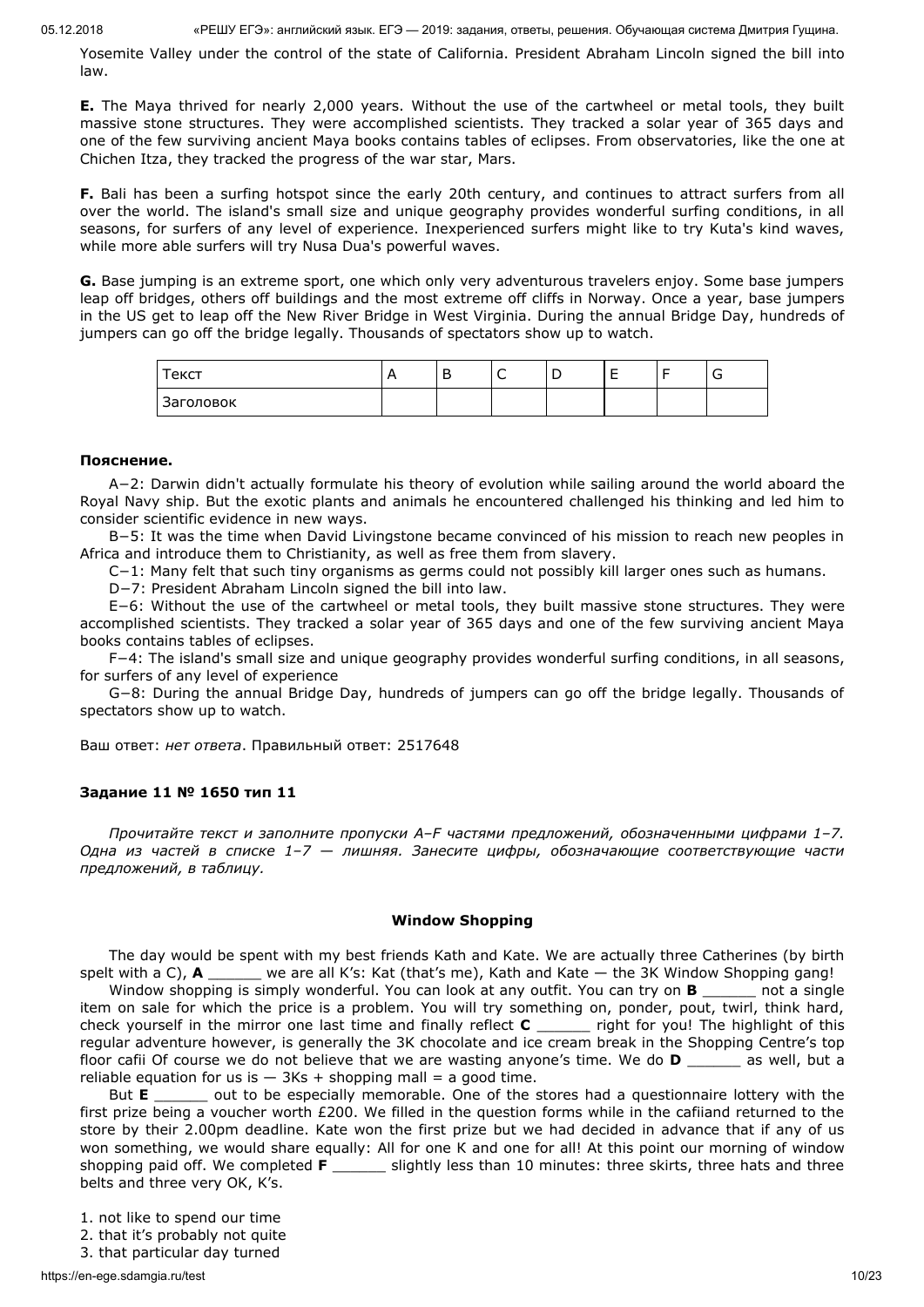4. our real shopping in

- 5. sometimes go shopping for real
- 6. anything you want and there is
- 7. but when we are together

| <b>VCN</b>        | −<br>┕ | -<br>◡ | -<br>◡ | - |  |
|-------------------|--------|--------|--------|---|--|
| часть предложения |        |        |        |   |  |

#### **Пояснение.**

A−7: по смыслу (мы три Катерины,но когда мы вместе мы все...)

B−6: по структуре (...and there is not a single item)

C−2: по переводу и структуре (...not quite right for you)

D−5: по переводу

E−3: по структуре (....that particular day turned out to be...)

F−4: по переводу (we completed our real shopping in....)

Ваш ответ: *нет ответа*. Правильный ответ: 762534

# **Задание 12 № 1634 тип 12**

#### **Crash Landing**

At that time the people of Britain would have been shocked to know that women were flying their most famous war plane. But the fact is that the ATA (Air Transport Auxiliary) had over 100 women pilots who delivered more than 300,000 air craft during the war. We had to fly the Spitfires from the factories and deliver them to airfields dotted around the south of England. Normally we would be flying in daylight with good visibility conditions. That is why we were never given instrument training as our instructors told us that with all the restrictions of war time, there was no time or money to spare for this luxury.

Occasionally we had to fly other aircraft — without any kind of additional training at all. Probably some high ranking, non-flying military official somewhere said that all aircraft were exactly the same to fly. Well — I can assure you that this is not true. With unfamiliar aircraft we had ten minutes to read an instruction booklet called the "Ferry Pilot Notes": And that was it. We had to climb in, fire up, taxi and then take off in completely unknown flying machines.

That particular day, the day I came so close to death, was my twenty first birthday. I had no cake or candles that day and my two friends and myself shared some chocolate— the only luxury available in those days. We drank apple juice, and ate apples and cheese. We entertained ourselves with silly stories. But at one solemn moment we also made a toast to absent friends and remembered the girls who had died delivering aircraft.

In the morning we were driven to the factory and my worst fears were realized. Instead of a lovely new and familiar Spitfire I had a bulky Torpedo bomber. We all hated these as several had crashed without any clear reason why. I was able to take the Ferry Pilot Notes into the canteen and studied them over breakfast. I had a very uneasy feeling in my stomach which had nothing to do with the breakfast I was consuming. I had birthday kisses from the other girls but it only made me feel worse.

At about 111 was given my flight plan and it was time to go. I looked at the sky. There was a strange quality to the light that I didn't like and I was worried. With no instrument training, fog or mist made flying incredibly dangerous and absolutely terrifying. With a heavy heart I fired up the engine.

Within 20 minutes I was approaching the river Forth. But I couldn't see the river as clouds thickened up around me. I took the aircraft lower and lower looking for a glimpse of the ground. At one point I was sure that I was virtually at ground level but I couldn't see a thing. It was too dangerous to continue. I could hear my heart beating even over the roar of the engine.

When it happened — it happened really quickly. The plane hit water. I didn't see anything. I was thrown against my straps — and then a flood of cold seawater in my eyes and mouth. I was a mile out to sea!

I was certain I was going to die. Funnily enough— I was perfectly calm. I even thought that my ATA insurance payment would really be a big help to my Mother. But then survival instinct kicked in. I was still alive — and close to shore. I had no life jacket or any survival gear but I was a good swimmer. I was certain there were no bones broken and I didn't have to swim far. I was picked up by a fishing boat that I had narl-owly missed in the fog. And in the end I got a real birthday drink after all — a cup of spiced, dark rum.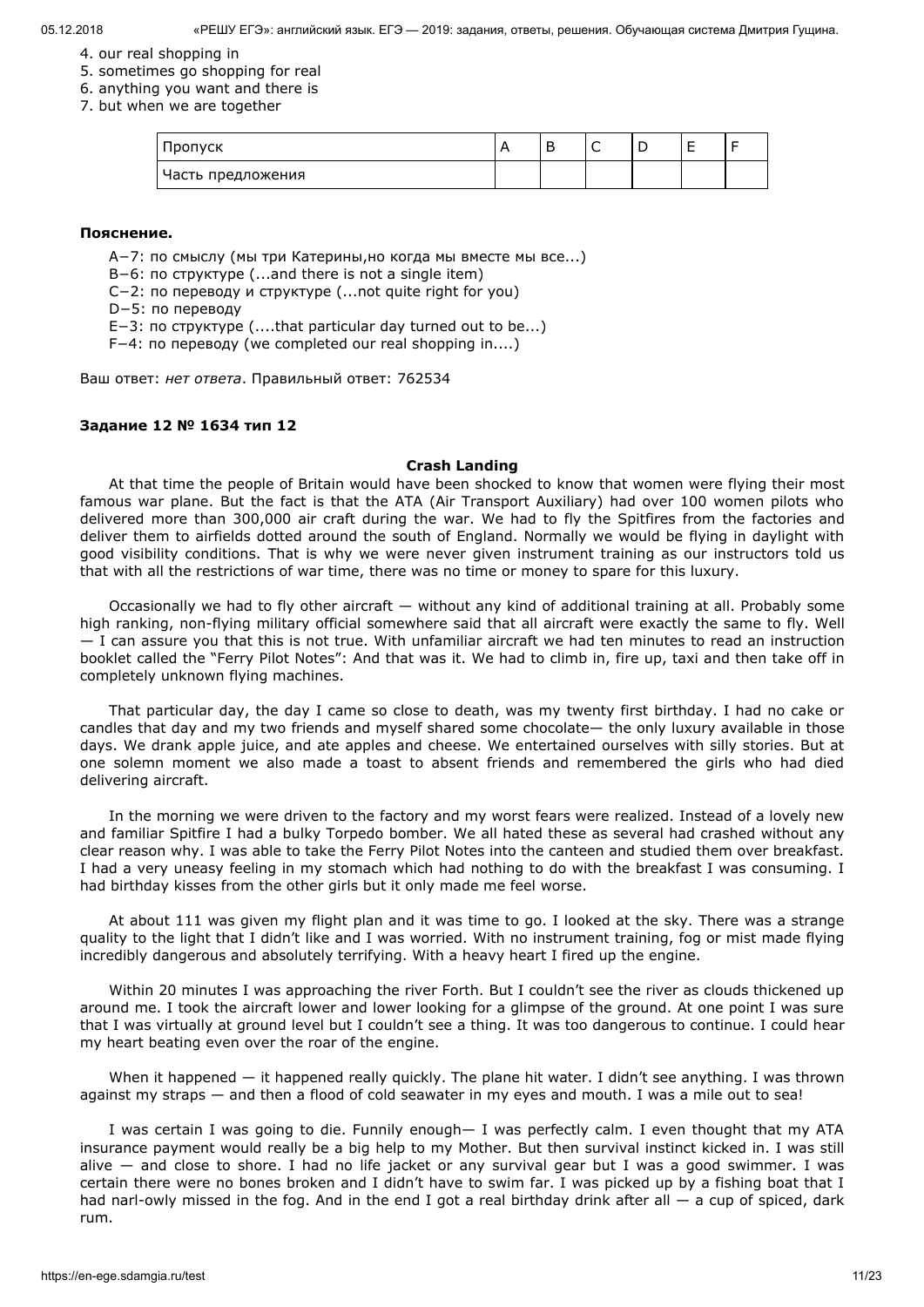Women pilots from АТА had no instrument training because

- 1) it was an auxiliary air force.
- 2) they were not supposed to fly in low visibility.
- 3) their main job was to deliver Spitfires to airdromes.
- 4) there was no money for this during the war.

## **Пояснение.**

That is why we were never given instrument training as our instructors told us that with all the restrictions of war time, there was no time or money to spare for this luxury

Ваш ответ: *нет ответа*. Правильный ответ: 4

# **Задание 13 № 1635 тип 13**

#### **Crash Landing**

At that time the people of Britain would have been shocked to know that women were flying their most famous war plane. But the fact is that the ATA (Air Transport Auxiliary) had over 100 women pilots who delivered more than 300,000 air craft during the war. We had to fly the Spitfires from the factories and deliver them to airfields dotted around the south of England. Normally we would be flying in daylight with good visibility conditions. That is why we were never given instrument training as our instructors told us that with all the restrictions of war time, there was no time or money to spare for this luxury.

Occasionally we had to fly other aircraft — without any kind of additional training at all. Probably some high ranking, non-flying military official somewhere said that all aircraft were exactly the same to fly. Well — I can assure you that this is not true. With unfamiliar aircraft we had ten minutes to read an instruction booklet called the "Ferry Pilot Notes": And that was it. We had to climb in, fire up, taxi and then take off in completely unknown flying machines.

That particular day, the day I came so close to death, was my twenty first birthday. I had no cake or candles that day and my two friends and myself shared some chocolate— the only luxury available in those days. We drank apple juice, and ate apples and cheese. We entertained ourselves with silly stories. But at one solemn moment we also made a toast to absent friends and remembered the girls who had died delivering aircraft.

In the morning we were driven to the factory and my worst fears were realized. Instead of a lovely new and familiar Spitfire I had a bulky Torpedo bomber. We all hated these as several had crashed without any clear reason why. I was able to take the Ferry Pilot Notes into the canteen and studied them over breakfast. I had a very uneasy feeling in my stomach which had nothing to do with the breakfast I was consuming. I had birthday kisses from the other girls but it only made me feel worse.

At about 111 was given my flight plan and it was time to go. I looked at the sky. There was a strange quality to the light that I didn't like and I was worried. With no instrument training, fog or mist made flying incredibly dangerous and absolutely terrifying. With a heavy heart I fired up the engine.

Within 20 minutes I was approaching the river Forth. But I couldn't see the river as clouds thickened up around me. I took the aircraft lower and lower looking for a glimpse of the ground. At one point I was sure that I was virtually at ground level but I couldn't see a thing. It was too dangerous to continue. I could hear my heart beating even over the roar of the engine.

When it happened — it happened really quickly. The plane hit water. I didn't see anything. I was thrown against my straps — and then a flood of cold seawater in my eyes and mouth. I was a mile out to sea!

I was certain I was going to die. Funnily enough— I was perfectly calm. I even thought that my ATA insurance payment would really be a big help to my Mother. But then survival instinct kicked in. I was still alive — and close to shore. I had no life jacket or any survival gear but I was a good swimmer. I was certain there were no bones broken and I didn't have to swim far. I was picked up by a fishing boat that I had narl-owly missed in the fog. And in the end I got a real birthday drink after all — a cup of spiced, dark rum.

"Ferry Pilot notes" were instruction booklets written to

- 1) help women pilots.
- 2) explain how to fly the plane.
- 3) ensure further training.
- 4) explain how to fly a plane.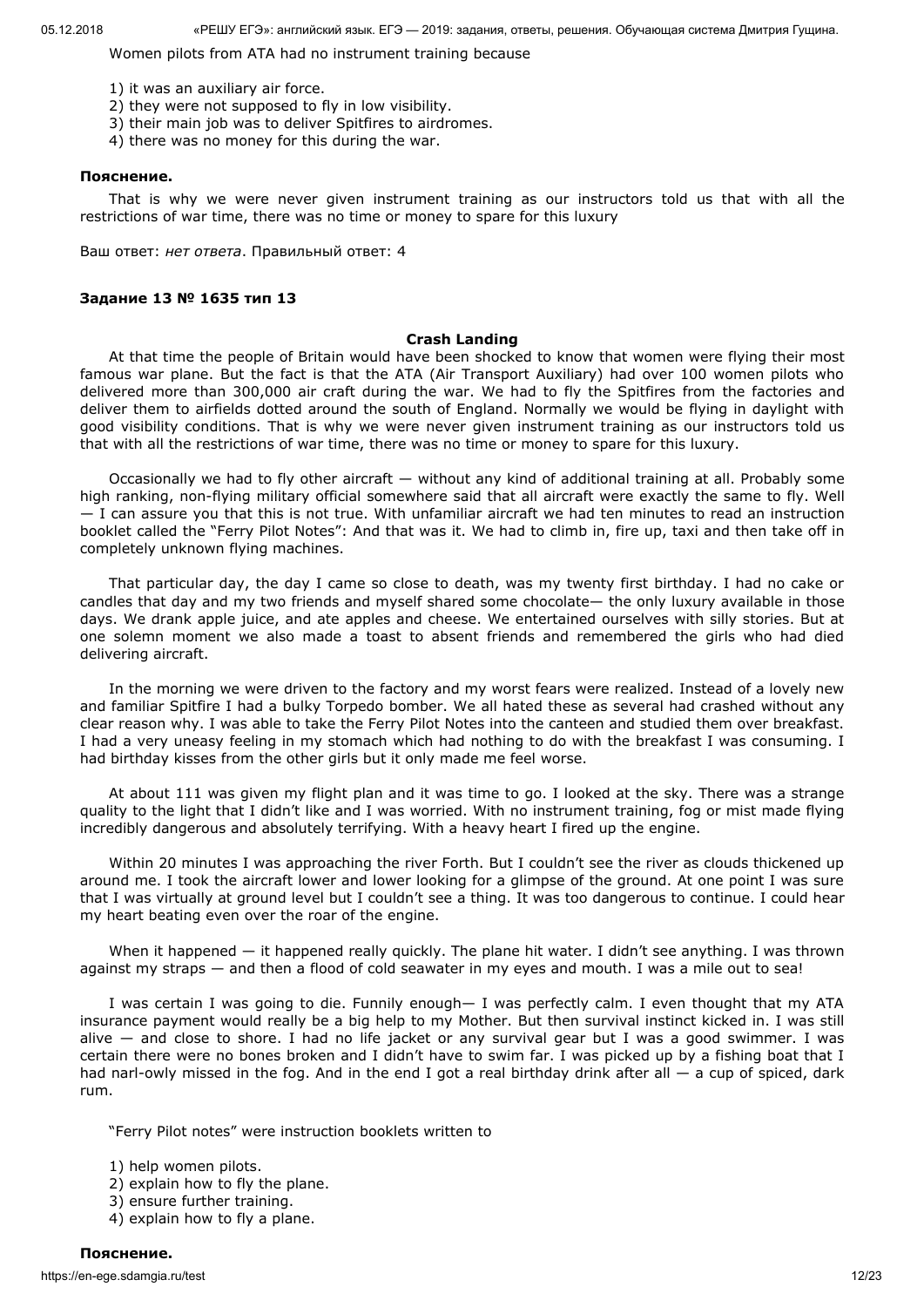With unfamiliar aircraft we had ten minutes to read an instruction booklet called the "Ferry Pilot Notes": And that was it.

Ваш ответ: *нет ответа*. Правильный ответ: 2

#### **Задание 14 № 1636 тип 14**

### **Crash Landing**

At that time the people of Britain would have been shocked to know that women were flying their most famous war plane. But the fact is that the ATA (Air Transport Auxiliary) had over 100 women pilots who delivered more than 300,000 air craft during the war. We had to fly the Spitfires from the factories and deliver them to airfields dotted around the south of England. Normally we would be flying in daylight with good visibility conditions. That is why we were never given instrument training as our instructors told us that with all the restrictions of war time, there was no time or money to spare for this luxury.

Occasionally we had to fly other aircraft — without any kind of additional training at all. Probably some high ranking, non-flying military official somewhere said that all aircraft were exactly the same to fly. Well — I can assure you that this is not true. With unfamiliar aircraft we had ten minutes to read an instruction booklet called the "Ferry Pilot Notes": And that was it. We had to climb in, fire up, taxi and then take off in completely unknown flying machines.

That particular day, the day I came so close to death, was my twenty first birthday. I had no cake or candles that day and my two friends and myself shared some chocolate— the only luxury available in those days. We drank apple juice, and ate apples and cheese. We entertained ourselves with silly stories. But at one solemn moment we also made a toast to absent friends and remembered the girls who had died delivering aircraft.

In the morning we were driven to the factory and my worst fears were realized. Instead of a lovely new and familiar Spitfire I had a bulky Torpedo bomber. We all hated these as several had crashed without any clear reason why. I was able to take the Ferry Pilot Notes into the canteen and studied them over breakfast. I had a very uneasy feeling in my stomach which had nothing to do with the breakfast I was consuming. I had birthday kisses from the other girls but it only made me feel worse.

At about 111 was given my flight plan and it was time to go. I looked at the sky. There was a strange quality to the light that I didn't like and I was worried. With no instrument training, fog or mist made flying incredibly dangerous and absolutely terrifying. With a heavy heart I fired up the engine.

Within 20 minutes I was approaching the river Forth. But I couldn't see the river as clouds thickened up around me. I took the aircraft lower and lower looking for a glimpse of the ground. At one point I was sure that I was virtually at ground level but I couldn't see a thing. It was too dangerous to continue. I could hear my heart beating even over the roar of the engine.

When it happened — it happened really quickly. The plane hit water. I didn't see anything. I was thrown against my straps — and then a flood of cold seawater in my eyes and mouth. I was a mile out to sea!

I was certain I was going to die. Funnily enough— I was perfectly calm. I even thought that my ATA insurance payment would really be a big help to my Mother. But then survival instinct kicked in. I was still alive — and close to shore. I had no life jacket or any survival gear but I was a good swimmer. I was certain there were no bones broken and I didn't have to swim far. I was picked up by a fishing boat that I had narl-owly missed in the fog. And in the end I got a real birthday drink after all — a cup of spiced, dark rum.

The narrator and her friends had no cake because

- 1) it was still the day before her birthday.
- 2) they preferred apples and cheese.
- 3) it was hard to obtain one in wartime.
- 4) it was a tradition to eat it in the pilot canteen.

#### **Пояснение.**

I had no cake or candles that day and my two friends and myself shared some chocolate— the only luxury available in those days.

Ваш ответ: *нет ответа*. Правильный ответ: 3

#### **Задание 15 № 1637 тип 15**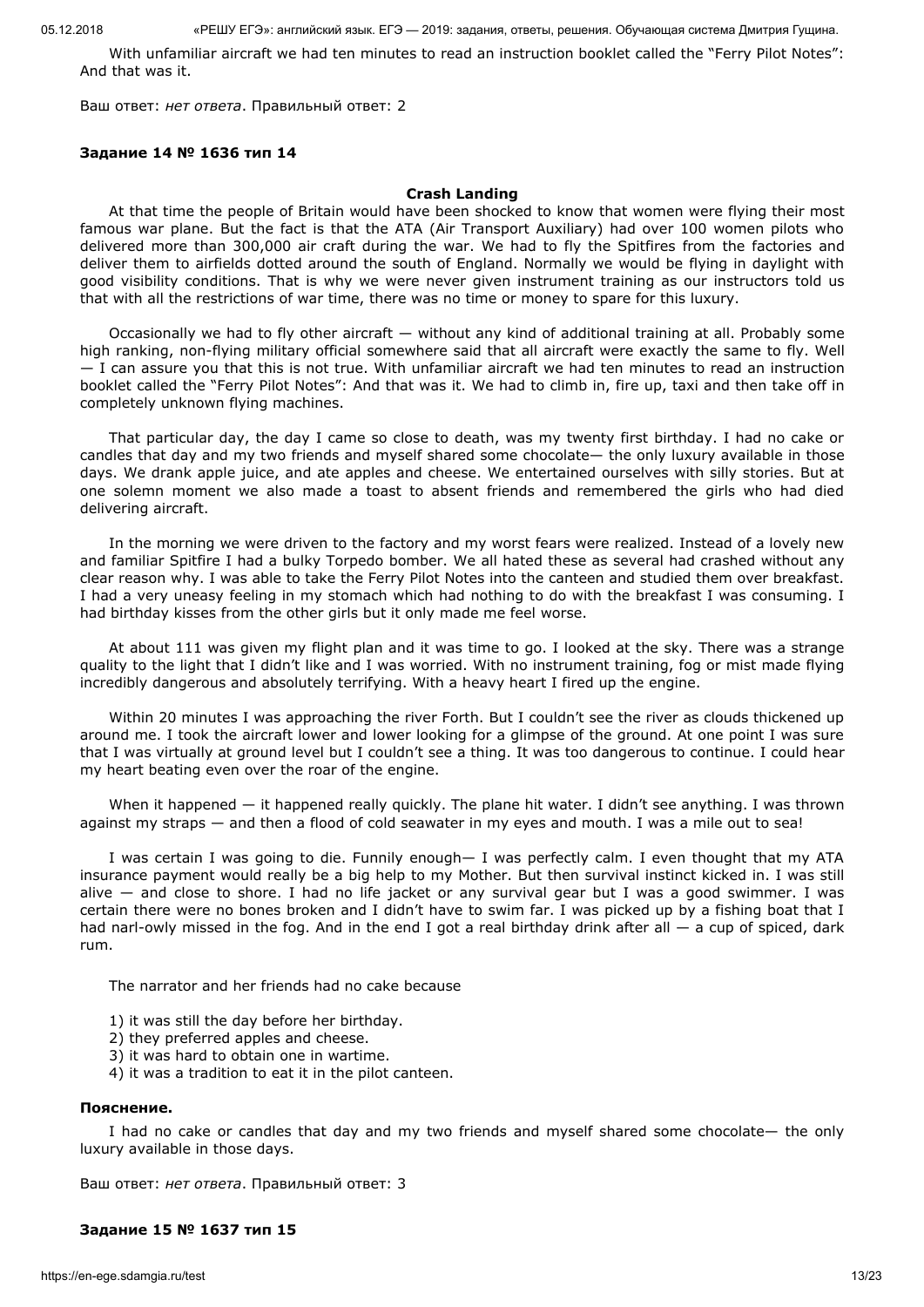#### **Crash Landing**

At that time the people of Britain would have been shocked to know that women were flying their most famous war plane. But the fact is that the ATA (Air Transport Auxiliary) had over 100 women pilots who delivered more than 300,000 air craft during the war. We had to fly the Spitfires from the factories and deliver them to airfields dotted around the south of England. Normally we would be flying in daylight with good visibility conditions. That is why we were never given instrument training as our instructors told us that with all the restrictions of war time, there was no time or money to spare for this luxury.

Occasionally we had to fly other aircraft — without any kind of additional training at all. Probably some high ranking, non-flying military official somewhere said that all aircraft were exactly the same to fly. Well — I can assure you that this is not true. With unfamiliar aircraft we had ten minutes to read an instruction booklet called the "Ferry Pilot Notes": And that was it. We had to climb in, fire up, taxi and then take off in completely unknown flying machines.

That particular day, the day I came so close to death, was my twenty first birthday. I had no cake or candles that day and my two friends and myself shared some chocolate— the only luxury available in those days. We drank apple juice, and ate apples and cheese. We entertained ourselves with silly stories. But at one solemn moment we also made a toast to absent friends and remembered the girls who had died delivering aircraft.

In the morning we were driven to the factory and my worst fears were realized. Instead of a lovely new and familiar Spitfire I had a bulky Torpedo bomber. We all hated these as several had crashed without any clear reason why. I was able to take the Ferry Pilot Notes into the canteen and studied them over breakfast. I had a very uneasy feeling in my stomach which had nothing to do with the breakfast I was consuming. I had birthday kisses from the other girls but it only made me feel worse.

At about 111 was given my flight plan and it was time to go. I looked at the sky. There was a strange quality to the light that I didn't like and I was worried. With no instrument training, fog or mist made flying incredibly dangerous and absolutely terrifying. With a heavy heart I fired up the engine.

Within 20 minutes I was approaching the river Forth. But I couldn't see the river as clouds thickened up around me. I took the aircraft lower and lower looking for a glimpse of the ground. At one point I was sure that I was virtually at ground level but I couldn't see a thing. It was too dangerous to continue. I could hear my heart beating even over the roar of the engine.

When it happened — it happened really quickly. The plane hit water. I didn't see anything. I was thrown against my straps — and then a flood of cold seawater in my eyes and mouth. I was a mile out to sea!

I was certain I was going to die. Funnily enough— I was perfectly calm. I even thought that my ATA insurance payment would really be a big help to my Mother. But then survival instinct kicked in. I was still alive — and close to shore. I had no life jacket or any survival gear but I was a good swimmer. I was certain there were no bones broken and I didn't have to swim far. I was picked up by a fishing boat that I had narl-owly missed in the fog. And in the end I got a real birthday drink after all — a cup of spiced, dark rum.

The narrator was unhappy to take a Torpedo bomber because

- 1) it was a bulky aircraft.
- 2) she preferred to fly Spitfires.
- 3) she didn't know how to fly it.
- 4) the plane was notorious.

#### **Пояснение.**

In the morning we were driven to the factory and my worst fears were realized. Instead of a lovely new and familiar Spitfire I had a bulky Torpedo bomber.

Ваш ответ: *нет ответа*. Правильный ответ: 4

#### **Задание 16 № 1638 тип 16**

# **Crash Landing**

At that time the people of Britain would have been shocked to know that women were flying their most famous war plane. But the fact is that the ATA (Air Transport Auxiliary) had over 100 women pilots who delivered more than 300,000 air craft during the war. We had to fly the Spitfires from the factories and deliver them to airfields dotted around the south of England. Normally we would be flying in daylight with good visibility conditions. That is why we were never given instrument training as our instructors told us that with all the restrictions of war time, there was no time or money to spare for this luxury.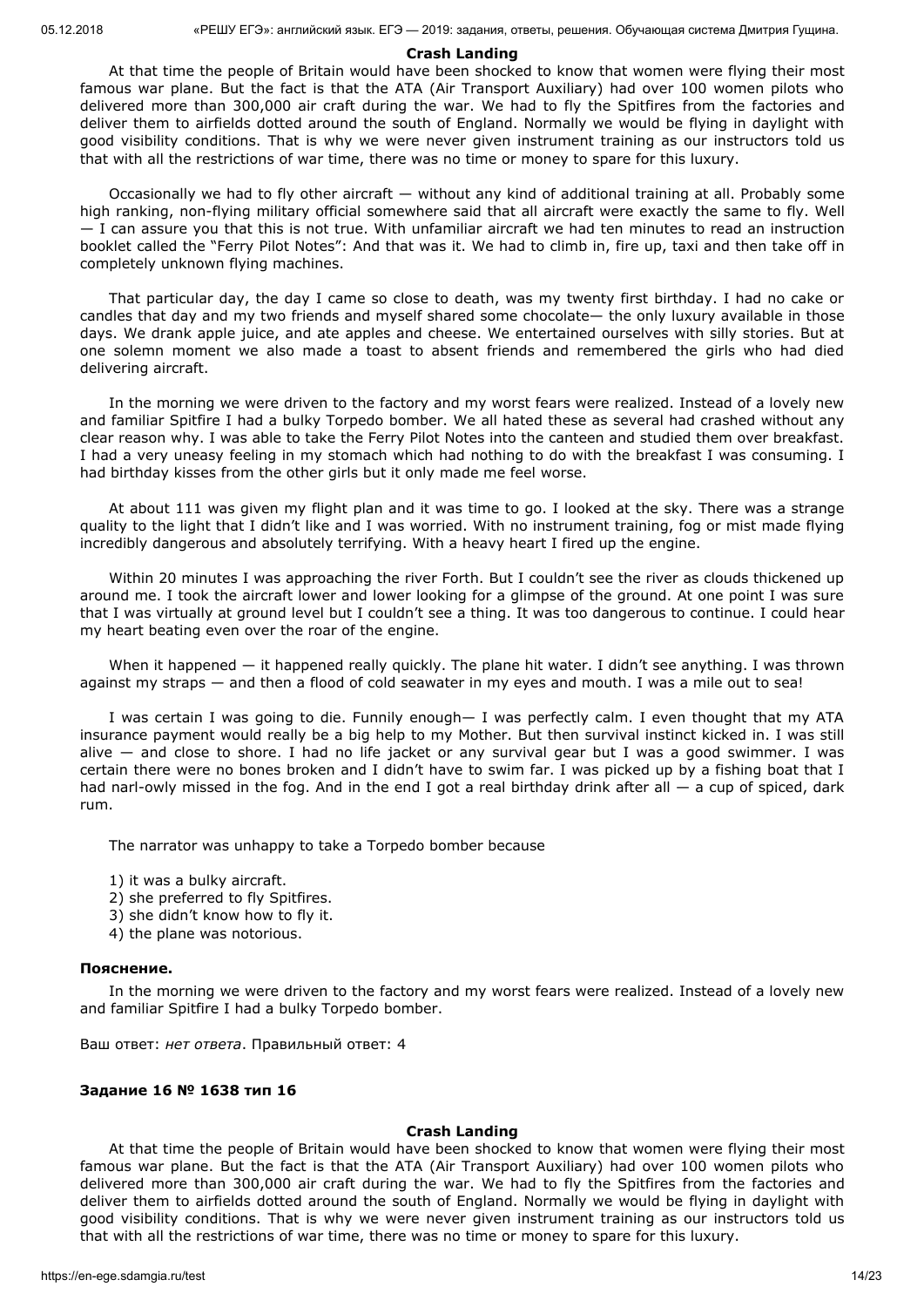Occasionally we had to fly other aircraft — without any kind of additional training at all. Probably some high ranking, non-flying military official somewhere said that all aircraft were exactly the same to fly. Well — I can assure you that this is not true. With unfamiliar aircraft we had ten minutes to read an instruction booklet called the "Ferry Pilot Notes": And that was it. We had to climb in, fire up, taxi and then take off in completely unknown flying machines.

That particular day, the day I came so close to death, was my twenty first birthday. I had no cake or candles that day and my two friends and myself shared some chocolate— the only luxury available in those days. We drank apple juice, and ate apples and cheese. We entertained ourselves with silly stories. But at one solemn moment we also made a toast to absent friends and remembered the girls who had died delivering aircraft.

In the morning we were driven to the factory and my worst fears were realized. Instead of a lovely new and familiar Spitfire I had a bulky Torpedo bomber. We all hated these as several had crashed without any clear reason why. I was able to take the Ferry Pilot Notes into the canteen and studied them over breakfast. I had a very uneasy feeling in my stomach which had nothing to do with the breakfast I was consuming. I had birthday kisses from the other girls but it only made me feel worse.

At about 111 was given my flight plan and it was time to go. I looked at the sky. There was a strange quality to the light that I didn't like and I was worried. With no instrument training, fog or mist made flying incredibly dangerous and absolutely terrifying. With a heavy heart I fired up the engine.

Within 20 minutes I was approaching the river Forth. But I couldn't see the river as clouds thickened up around me. I took the aircraft lower and lower looking for a glimpse of the ground. At one point I was sure that I was virtually at ground level but I couldn't see a thing. It was too dangerous to continue. I could hear my heart beating even over the roar of the engine.

When it happened — it happened really quickly. The plane hit water. I didn't see anything. I was thrown against my straps — and then a flood of cold seawater in my eyes and mouth. I was a mile out to sea!

I was certain I was going to die. Funnily enough— I was perfectly calm. I even thought that my ATA insurance payment would really be a big help to my Mother. But then survival instinct kicked in. I was still alive — and close to shore. I had no life jacket or any survival gear but I was a good swimmer. I was certain there were no bones broken and I didn't have to swim far. I was picked up by a fishing boat that I had narl-owly missed in the fog. And in the end I got a real birthday drink after all — a cup of spiced, dark rum.

The narrator flew with a heavy heart because she

- 1) didn't feel healthy.
- 2) found her flying plan incredibly dangerous.
- 3) was worried there might be poor visibility.
- 4) was in a blue mood.

#### **Пояснение.**

With no instrument training, fog or mist made flying incredibly dangerous and absolutely terrifying. With a heavy heart I fired up the engine.

Ваш ответ: *нет ответа*. Правильный ответ: 3

#### **Задание 17 № 1639 тип 17**

The narrator's words 'It was too dangerous to continue' refer to her decision to

- 1) keep on flying lower.
- 2) make an emergency landing on the water.
- 3) continue the flight.
- 4) ignore her heart problems.

#### **Пояснение.**

...took the aircraft lower and lower looking for a glimpse of the ground. At one point I was sure that I was virtually at ground level but I couldn't see a thing. It was too dangerous to continue.

Ваш ответ: *нет ответа*. Правильный ответ: 1

#### **Задание 18 № 1640 тип 18**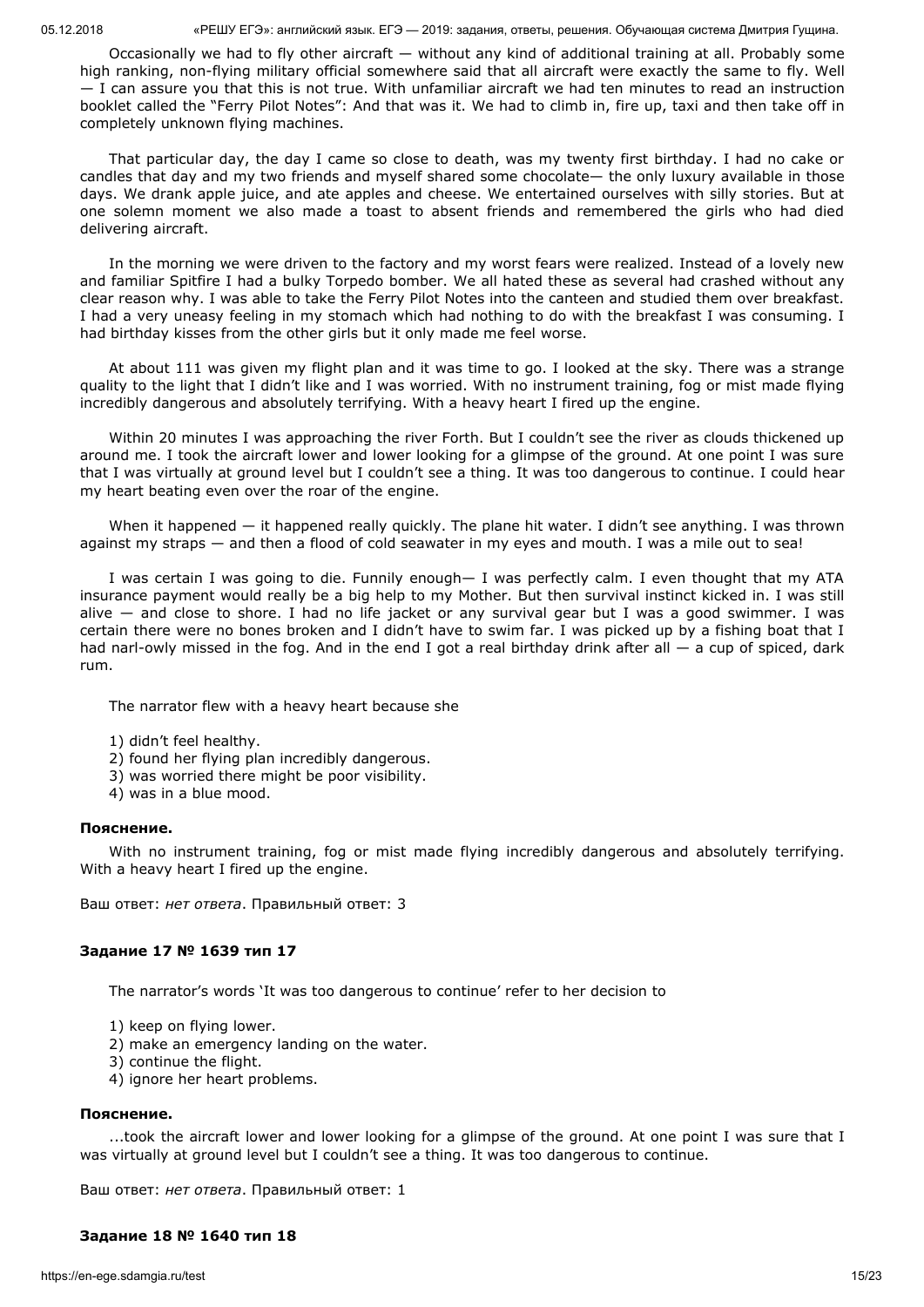#### **Crash Landing**

At that time the people of Britain would have been shocked to know that women were flying their most famous war plane. But the fact is that the ATA (Air Transport Auxiliary) had over 100 women pilots who delivered more than 300,000 air craft during the war. We had to fly the Spitfires from the factories and deliver them to airfields dotted around the south of England. Normally we would be flying in daylight with good visibility conditions. That is why we were never given instrument training as our instructors told us that with all the restrictions of war time, there was no time or money to spare for this luxury.

Occasionally we had to fly other aircraft — without any kind of additional training at all. Probably some high ranking, non-flying military official somewhere said that all aircraft were exactly the same to fly. Well — I can assure you that this is not true. With unfamiliar aircraft we had ten minutes to read an instruction booklet called the "Ferry Pilot Notes": And that was it. We had to climb in, fire up, taxi and then take off in completely unknown flying machines.

That particular day, the day I came so close to death, was my twenty first birthday. I had no cake or candles that day and my two friends and myself shared some chocolate— the only luxury available in those days. We drank apple juice, and ate apples and cheese. We entertained ourselves with silly stories. But at one solemn moment we also made a toast to absent friends and remembered the girls who had died delivering aircraft.

In the morning we were driven to the factory and my worst fears were realized. Instead of a lovely new and familiar Spitfire I had a bulky Torpedo bomber. We all hated these as several had crashed without any clear reason why. I was able to take the Ferry Pilot Notes into the canteen and studied them over breakfast. I had a very uneasy feeling in my stomach which had nothing to do with the breakfast I was consuming. I had birthday kisses from the other girls but it only made me feel worse.

At about 111 was given my flight plan and it was time to go. I looked at the sky. There was a strange quality to the light that I didn't like and I was worried. With no instrument training, fog or mist made flying incredibly dangerous and absolutely terrifying. With a heavy heart I fired up the engine.

Within 20 minutes I was approaching the river Forth. But I couldn't see the river as clouds thickened up around me. I took the aircraft lower and lower looking for a glimpse of the ground. At one point I was sure that I was virtually at ground level but I couldn't see a thing. It was too dangerous to continue. I could hear my heart beating even over the roar of the engine.

When it happened — it happened really quickly. The plane hit water. I didn't see anything. I was thrown against my straps — and then a flood of cold seawater in my eyes and mouth. I was a mile out to sea!

I was certain I was going to die. Funnily enough— I was perfectly calm. I even thought that my ATA insurance payment would really be a big help to my Mother. But then survival instinct kicked in. I was still alive — and close to shore. I had no life jacket or any survival gear but I was a good swimmer. I was certain there were no bones broken and I didn't have to swim far. I was picked up by a fishing boat that I had narl-owly missed in the fog. And in the end I got a real birthday drink after all — a cup of spiced, dark rum.

The moment the plane crash landed the narrator

1) was sure she could swim to shore.

- 2) prepared to die.
- 3) wished she had a life jacket.
- 4) worried about her mother.

#### **Пояснение.**

The plane hit water. I didn't see anything. I was thrown against my straps — and then a flood of cold seawater in my eyes and mouth. I was a mile out to sea! I was certain I was going to die.

Ваш ответ: *нет ответа*. Правильный ответ: 2

#### **Задание 19 № 3765 тип 19**

Преобразуйте, если это необходимо, слово «**CLIMB**» так, чтобы оно грамматически соответствовало содержанию текста.

#### **Mount Everest**

Mount Everest is 8,863 meters above sea level. It is part of the Himalayan range in South Asia. Despite its awesome height, the mountain \_\_\_\_\_\_\_\_\_\_ many times.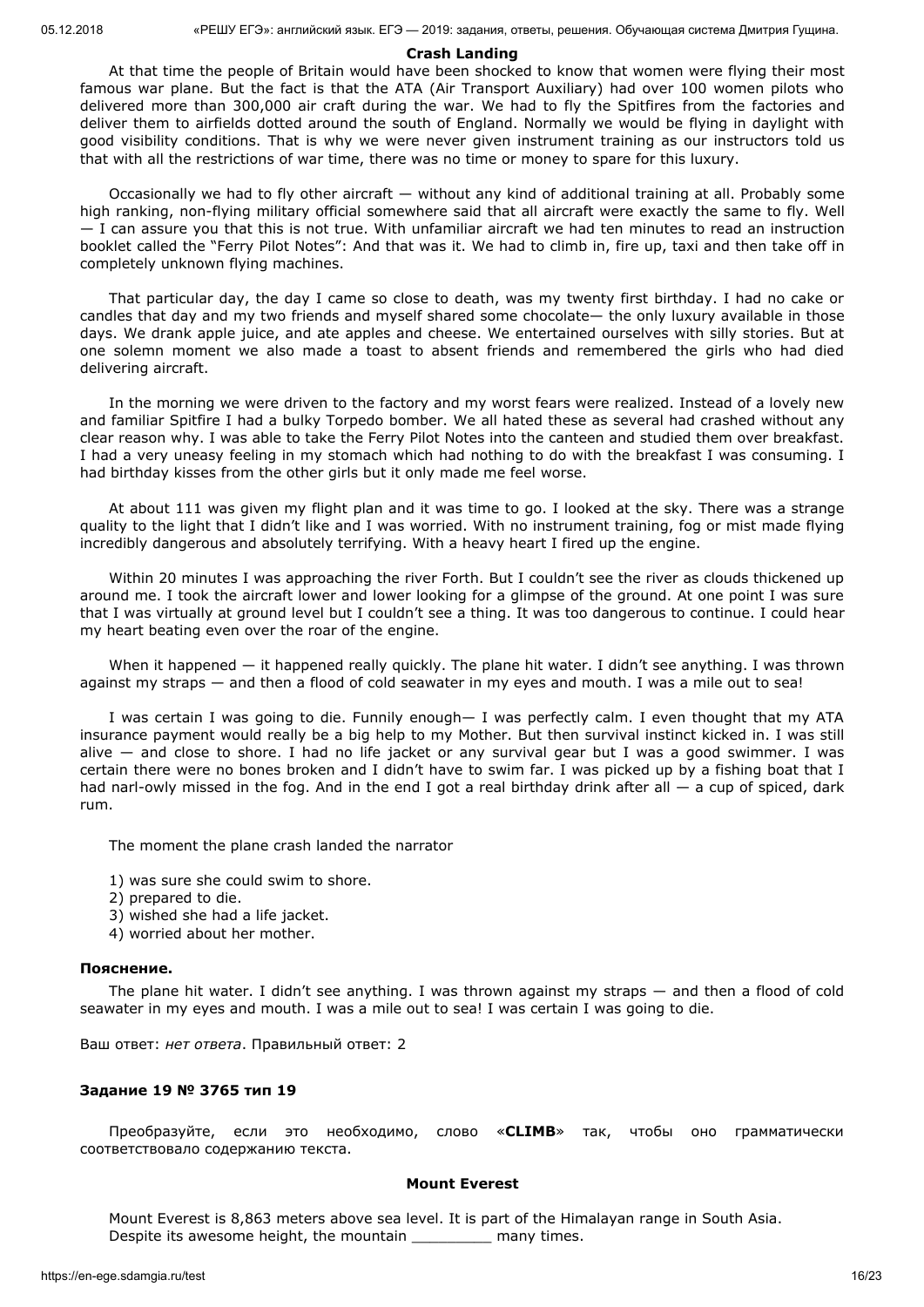#### **Пояснение.**

Временной указатель many times указывает на форму Present Perfect, по смыслу требуется пассивный залог.

Ответ: hasbeenclimbed.

Ваш ответ: *нет ответа*. Правильный ответ: hasbeenclimbed

#### **Задание 20 № 3766 тип 20**

Преобразуйте, если это необходимо, слово **ONE** так, чтобы оно грамматически соответствовало содержанию текста.

Sir Edmund Hillary and his guide, Tenzing Norgay, were the \_\_\_\_\_\_\_\_\_ to climb the mountain, reaching the summit on May 29, 1953.

#### **Пояснение.**

По смыслу требуется прилагательное, значит, преобразуем числительное в порядковое.

Ответ: first.

Ваш ответ: *нет ответа*. Правильный ответ: first

#### **Задание 21 № 3767 тип 21**

*Преобразуйте, если это необходимо, слово* **WOMAN** *так, чтобы оно грамматически соответствовало содержанию текста.*

Mount Everest attracts well-experienced mountaineers as well as novice climbers, quite a few \_\_\_\_\_\_\_\_\_ among them.

# **Пояснение.**

Quite a few указывает на множественное число существительного.

Ответ: women.

Ваш ответ: *нет ответа*. Правильный ответ: women

#### **Задание 22 № 3768 тип 22**

*Преобразуйте, если это необходимо, слово* **BE** *так, чтобы оно грамматически соответствовало содержанию текста.*

#### **The Office**

Martha works in an office. Her job is to hire new people. The more work the new members of staff carry out, the higher their pay.

Martha wishes her job \_\_\_\_\_\_\_\_\_ as highly paid as some of the other employees'.

#### **Пояснение.**

Глагол wish требует от относящегося к нему другого глагола формы прошедшего времени по сравнению с собой, в данном случае - Past Simple.

 $O$  TRAT: WAS.

Ваш ответ: *нет ответа*. Правильный ответ: was

#### **Задание 23 № 3769 тип 23**

*Преобразуйте, если это необходимо, слово* **NOT MIND** *так, чтобы оно грамматически соответствовало содержанию текста.*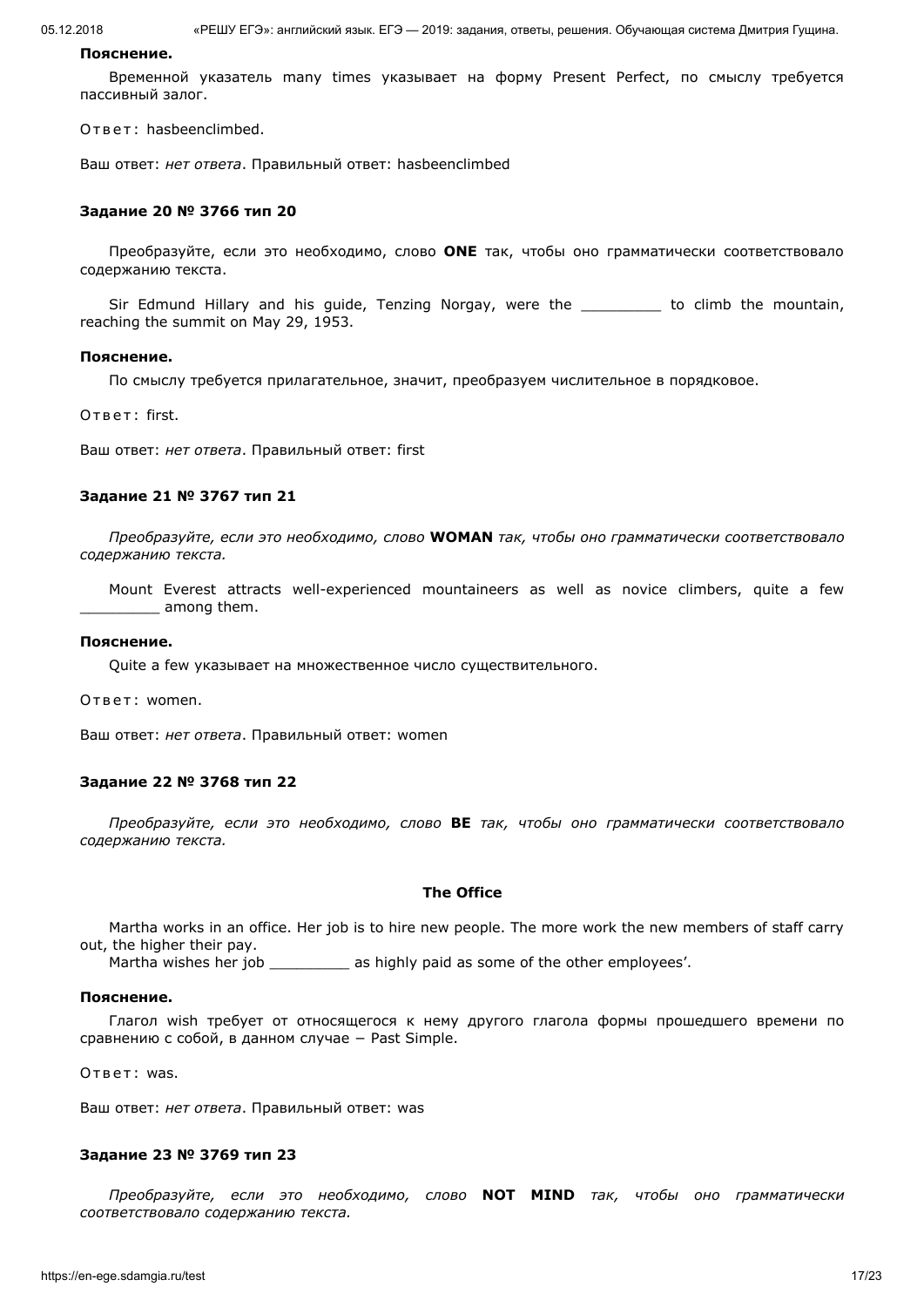She \_\_\_\_\_\_\_\_\_ having an assistant, either.

#### **Пояснение.**

Оборот she would not mind − «ей бы не помешал».

О т в е т: wouldnotmind.

Ваш ответ: *нет ответа*. Правильный ответ: wouldnotmind

## **Задание 24 № 3770 тип 24**

*Преобразуйте, если это необходимо, слово* **CAN** *так, чтобы оно грамматически соответствовало содержанию текста.*

An assistant entity share some of her responsibilities.

#### **Пояснение.**

Преобразование слова обязательно, поэтому согласуем предложение по времени с предыдущим. Ей бы не помешал помощник. Он мог бы (прошедшее время, в случае с can - could) разделить с ней некоторые ее обязанности.

Ответ: could.

Ваш ответ: *нет ответа*. Правильный ответ: could

#### **Задание 25 № 3771 тип 25**

*Преобразуйте, если это необходимо, слово* **SHE** *так, чтобы оно грамматически соответствовало содержанию текста.*

But she knows that the load of work is \_\_\_\_\_\_\_\_\_ and nobody is going to help her.

#### **Пояснение.**

Требуется притяжательное местоимение, но her нельзя употребить после глагола is, поэтому подходит только hers.

Ответ: hers.

Ваш ответ: *нет ответа*. Правильный ответ: hers

#### **Задание 26 № 646 тип 26**

*Образуйте от слова* **WIDE** *однокоренное слово так, чтобы оно грамматически и лексически соответствовало содержанию текста.*

# **Ray Bradbury**

Ray Douglas Bradbury is a US writer of fantasy, horror, science fiction and mystery. He is considered to be one of the 20th century's greatest and most popular writers of science fiction.

#### **Пояснение.**

Наречие: суффикс ly.

Ваш ответ: *нет ответа*. Правильный ответ: widely

#### **Задание 27 № 647 тип 27**

*Образуйте от слова* **POPULAR** *однокоренное слово так, чтобы оно грамматически и лексически соответствовало содержанию текста.*

His works have been translated into more than 40 languages and have sold tens of millions of copies in different countries. His \_\_\_\_\_\_ continues in the 21st century.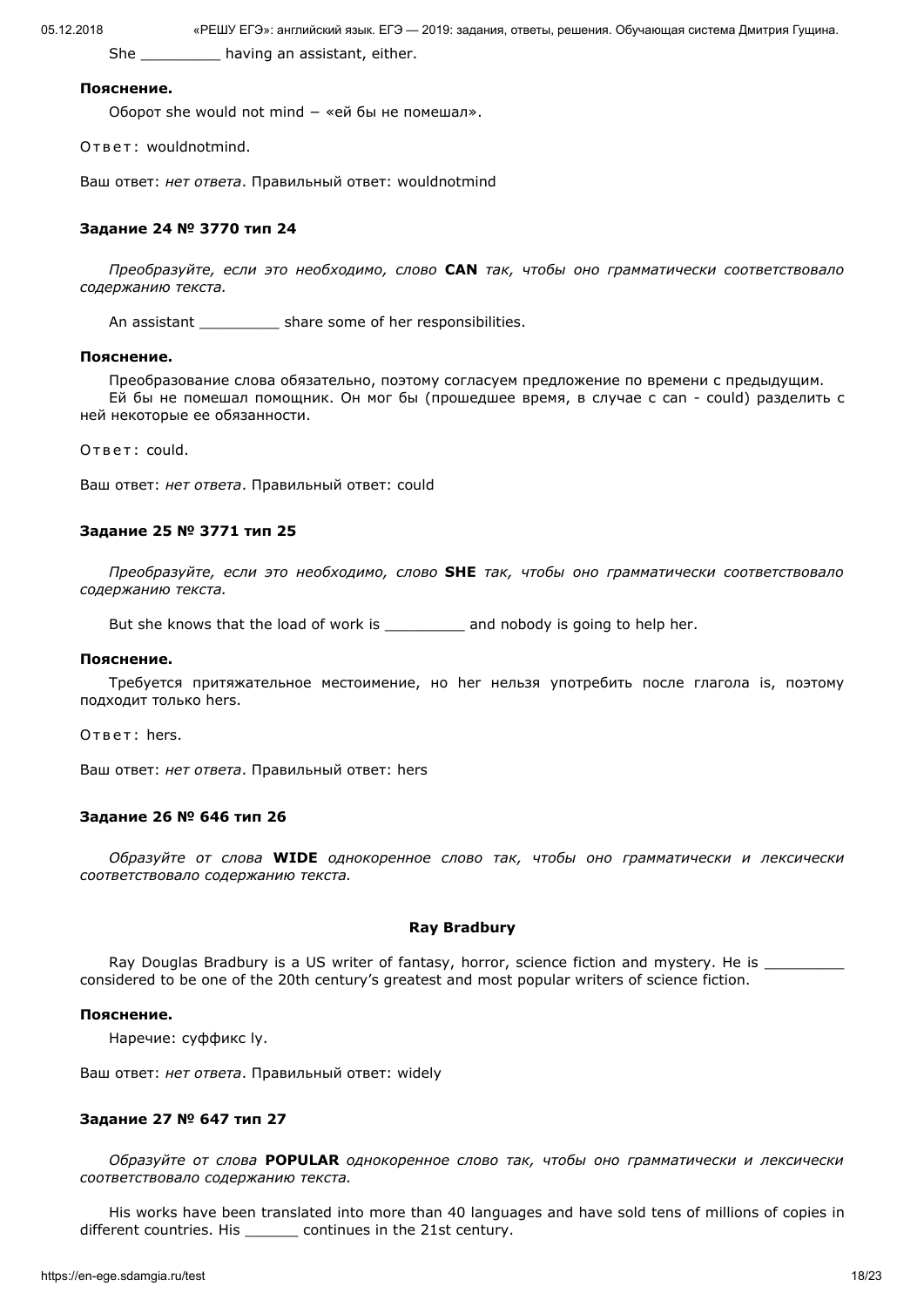#### **Пояснение.**

Его популярность продолжается в... Существительное — popular-popularity.

Ваш ответ: *нет ответа*. Правильный ответ: popularity

#### **Задание 28 № 648 тип 28**

*Образуйте от слова* **VARY** *однокоренное слово так, чтобы оно грамматически и лексически соответствовало содержанию текста.*

During his long writing career, Bradbury has written almost 600 short stories, eleven novels, as well as poems and plays.

#### **Пояснение.**

Vary-various (различные стихи и пьесы), прилагательное.

Ваш ответ: *нет ответа*. Правильный ответ: various

#### **Задание 29 № 649 тип 29**

*Образуйте от слова* **WEAK** *однокоренное слово так, чтобы оно грамматически и лексически соответствовало содержанию текста.*

He first became famous for his *Martian Chronicles*, a collection of short stories concerning colonization of the planet Mars. In it, Bradbury portrayed the strengths and \_\_\_\_\_\_ of human beings as they encountered a new world.

### **Пояснение.**

Силы и слабости: необходимо существительное во множественном числе. Ответ - weaknesses.

Ваш ответ: *нет ответа*. Правильный ответ: weaknesses

#### **Задание 30 № 650 тип 30**

*Образуйте от слова* **COUNT** *однокоренное слово так, чтобы оно грамматически и лексически соответствовало содержанию текста.*

Bradbury won \_\_\_\_\_\_\_\_ literary awards, the most important of them coming from the National Institute of Arts and Letters.

#### **Пояснение.**

Бесчисленные награды — суффикс less.

Ваш ответ: *нет ответа*. Правильный ответ: countless

#### **Задание 31 № 651 тип 31**

*Образуйте от слова* **ACHIEVE** *однокоренное слово так, чтобы оно грамматически и лексически соответствовало содержанию текста.*

Millions of science fiction readers all over the world are grateful to Ray Bradbury for his outstanding in the field of fantasy and science fiction.

#### **Пояснение.**

... за его выдающиеся достижения в области... Необходимо существительное, либо в единственном, либо во множественном числе.

Ваш ответ: *нет ответа*. Правильный ответ: achievement

#### **Задание 32 № 399 тип 32**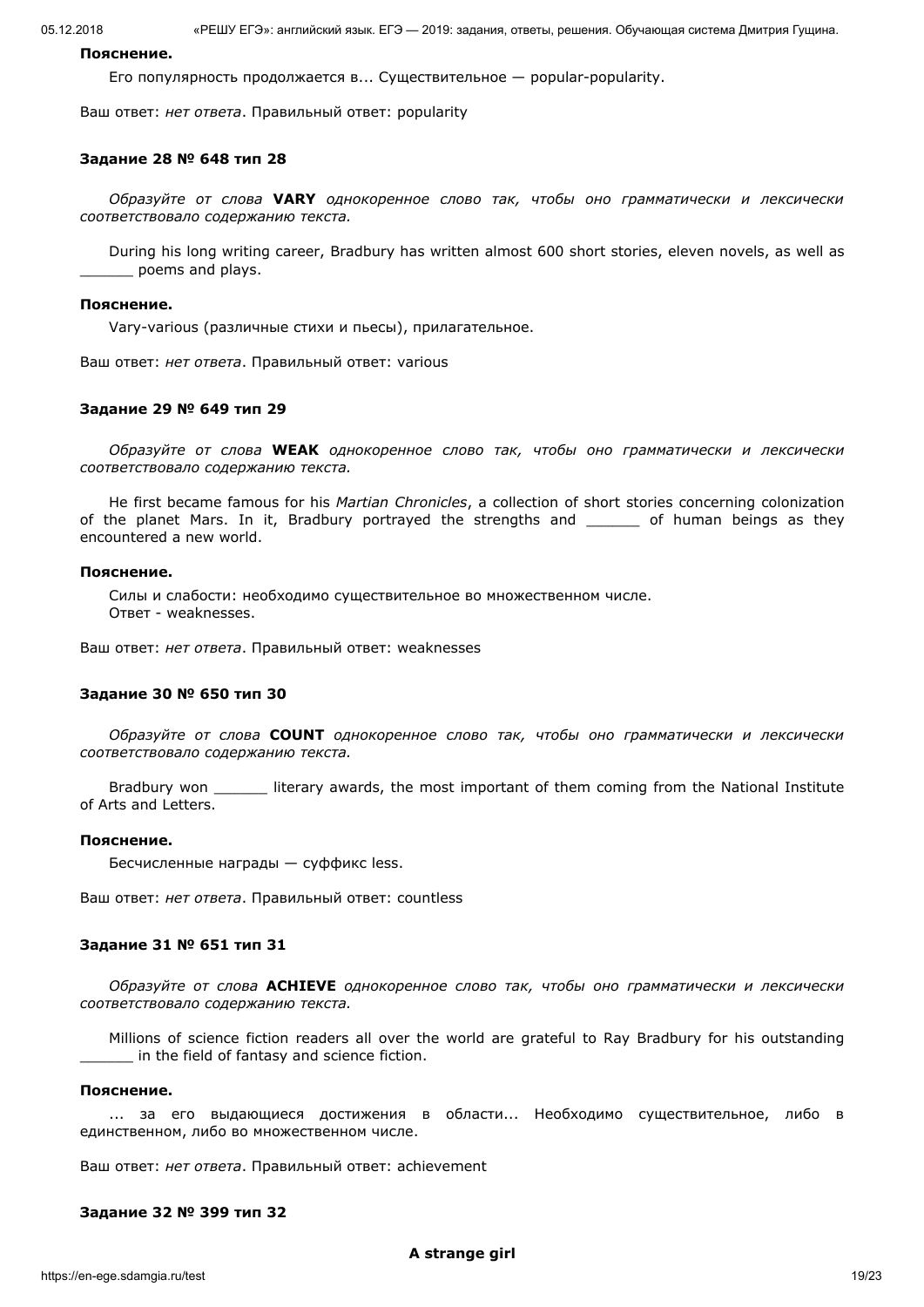Stephen pulled up the collar of his coat as he walked along the platform. Overhead a dim fog clouded the station. He was 32 \_\_\_\_\_\_ trains move slowly, throwing off clouds of steam into the cold air. Everything was dirty and smoke-grimed. Stephen thought with revulsion: "What a foul country — what a foul city!" He had to 33 \_\_\_\_\_\_ that his first excited reaction to London — its shops, its restaurants, its well-dressed attractive women — had faded. Supposing he were back in South Africa now... To 34 \_\_\_\_\_\_ the truth, he felt a quick pang of homesickness. Sunshine — blue skies — gardens of flowers. And here — dirt, grime and endless crowds — moving, hurrying, jostling.

He got on a train and passed along the corridor, looking for a place. The train was full. It was only three days before Christmas. He 35 \_\_\_\_\_\_\_ to go to his parents for Christmas... And then, suddenly, he caught his breath, looking into a carriage. This girl was different. Black hair, rich creamy pallor, the sad proud eyes of the South... It was all wrong that this girl should be sitting in this train 36 \_\_\_\_\_\_ these dull drab looking people. She should be somewhere splendid, not squeezed into the corner of a third class carriage.

He was an observant man. He did not fail to 37 the shabbiness of her black coat and skirt, the cheap quality of her gloves. 38 \_\_\_\_\_\_ splendor was the quality he associated with her. He thought: "I've got to know who she is and what she's doing here."

Вставьте пропущенное слово:

1) watching

2) looking

3) staring

4) gazing

#### **Пояснение.**

Наблюдал — was watching (без предлога).

Ваш ответ: *нет ответа*. Правильный ответ: 1

#### **Задание 33 № 400 тип 33**

#### **A strange girl**

Stephen pulled up the collar of his coat as he walked along the platform. Overhead a dim fog clouded the station. He was 32 \_\_\_\_\_\_ trains move slowly, throwing off clouds of steam into the cold air. Everything was dirty and smoke-grimed. Stephen thought with revulsion: "What a foul country  $-$  what a foul city!" He had to 33 \_\_\_\_\_\_\_ that his first excited reaction to London — its shops, its restaurants, its well-dressed attractive women - had faded. Supposing he were back in South Africa now... To 34 \_\_\_\_\_\_ the truth, he felt a quick pang of homesickness. Sunshine — blue skies — gardens of flowers. And here — dirt, grime and endless crowds — moving, hurrying, jostling.

He got on a train and passed along the corridor, looking for a place. The train was full. It was only three days before Christmas. He 35 to go to his parents for Christmas... And then, suddenly, he caught his breath, looking into a carriage. This girl was different. Black hair, rich creamy pallor, the sad proud eyes of the South... It was all wrong that this girl should be sitting in this train 36 \_\_\_\_\_\_\_ these dull drab looking people. She should be somewhere splendid, not squeezed into the corner of a third class carriage.

He was an observant man. He did not fail to 37 the shabbiness of her black coat and skirt, the cheap quality of her gloves. 38 \_\_\_\_\_\_ splendor was the quality he associated with her. He thought: "I've got to know who she is and what she's doing here."

Вставьте пропущенное слово:

1) adopt

2) accept

3) admit

4) agree

#### **Пояснение.**

Cогласиться, что (по переводу) без предлога — admit that...

Ваш ответ: *нет ответа*. Правильный ответ: 3

#### **Задание 34 № 401 тип 34**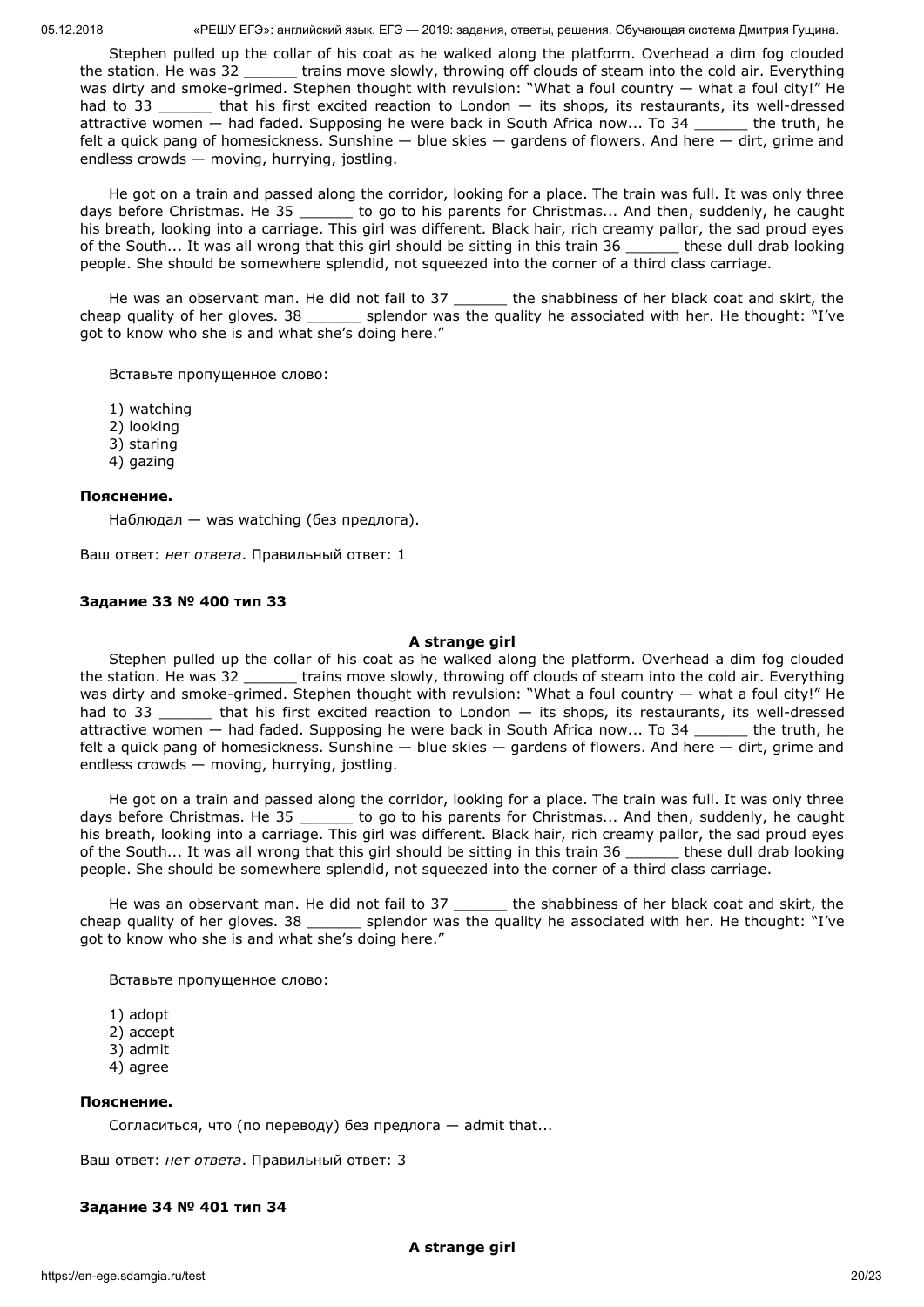Stephen pulled up the collar of his coat as he walked along the platform. Overhead a dim fog clouded the station. He was 32 \_\_\_\_\_\_ trains move slowly, throwing off clouds of steam into the cold air. Everything was dirty and smoke-grimed. Stephen thought with revulsion: "What a foul country — what a foul city!" He had to 33 \_\_\_\_\_\_ that his first excited reaction to London — its shops, its restaurants, its well-dressed attractive women — had faded. Supposing he were back in South Africa now... To 34 \_\_\_\_\_\_ the truth, he felt a quick pang of homesickness. Sunshine — blue skies — gardens of flowers. And here — dirt, grime and endless crowds — moving, hurrying, jostling.

He got on a train and passed along the corridor, looking for a place. The train was full. It was only three days before Christmas. He 35 \_\_\_\_\_\_\_ to go to his parents for Christmas... And then, suddenly, he caught his breath, looking into a carriage. This girl was different. Black hair, rich creamy pallor, the sad proud eyes of the South... It was all wrong that this girl should be sitting in this train 36 \_\_\_\_\_\_ these dull drab looking people. She should be somewhere splendid, not squeezed into the corner of a third class carriage.

He was an observant man. He did not fail to 37 the shabbiness of her black coat and skirt, the cheap quality of her gloves. 38 \_\_\_\_\_\_ splendor was the quality he associated with her. He thought: "I've got to know who she is and what she's doing here."

Вставьте пропущенное слово:

1) say

2) talk

3) speak

4) tell

#### **Пояснение.**

To tell the truth  $-$  устоявшееся выражение «сказать правду».

Ваш ответ: *нет ответа*. Правильный ответ: 4

#### **Задание 35 № 402 тип 35**

#### **A strange girl**

Stephen pulled up the collar of his coat as he walked along the platform. Overhead a dim fog clouded the station. He was 32 \_\_\_\_\_\_ trains move slowly, throwing off clouds of steam into the cold air. Everything was dirty and smoke-grimed. Stephen thought with revulsion: "What a foul country - what a foul city!" He had to 33 \_\_\_\_\_\_\_ that his first excited reaction to London — its shops, its restaurants, its well-dressed attractive women - had faded. Supposing he were back in South Africa now... To 34 \_\_\_\_\_\_ the truth, he felt a quick pang of homesickness. Sunshine — blue skies — gardens of flowers. And here — dirt, grime and endless crowds — moving, hurrying, jostling.

He got on a train and passed along the corridor, looking for a place. The train was full. It was only three days before Christmas. He 35 to go to his parents for Christmas... And then, suddenly, he caught his breath, looking into a carriage. This girl was different. Black hair, rich creamy pallor, the sad proud eyes of the South... It was all wrong that this girl should be sitting in this train 36 \_\_\_\_\_\_\_ these dull drab looking people. She should be somewhere splendid, not squeezed into the corner of a third class carriage.

He was an observant man. He did not fail to 37 the shabbiness of her black coat and skirt, the cheap quality of her gloves. 38 \_\_\_\_\_\_ splendor was the quality he associated with her. He thought: "I've got to know who she is and what she's doing here."

Вставьте пропущенное слово:

1) held

2) used

3) took

4) kept

#### **Пояснение.**

В прошлом обычно делал что-то — used to.

Ваш ответ: *нет ответа*. Правильный ответ: 2

#### **Задание 36 № 403 тип 36**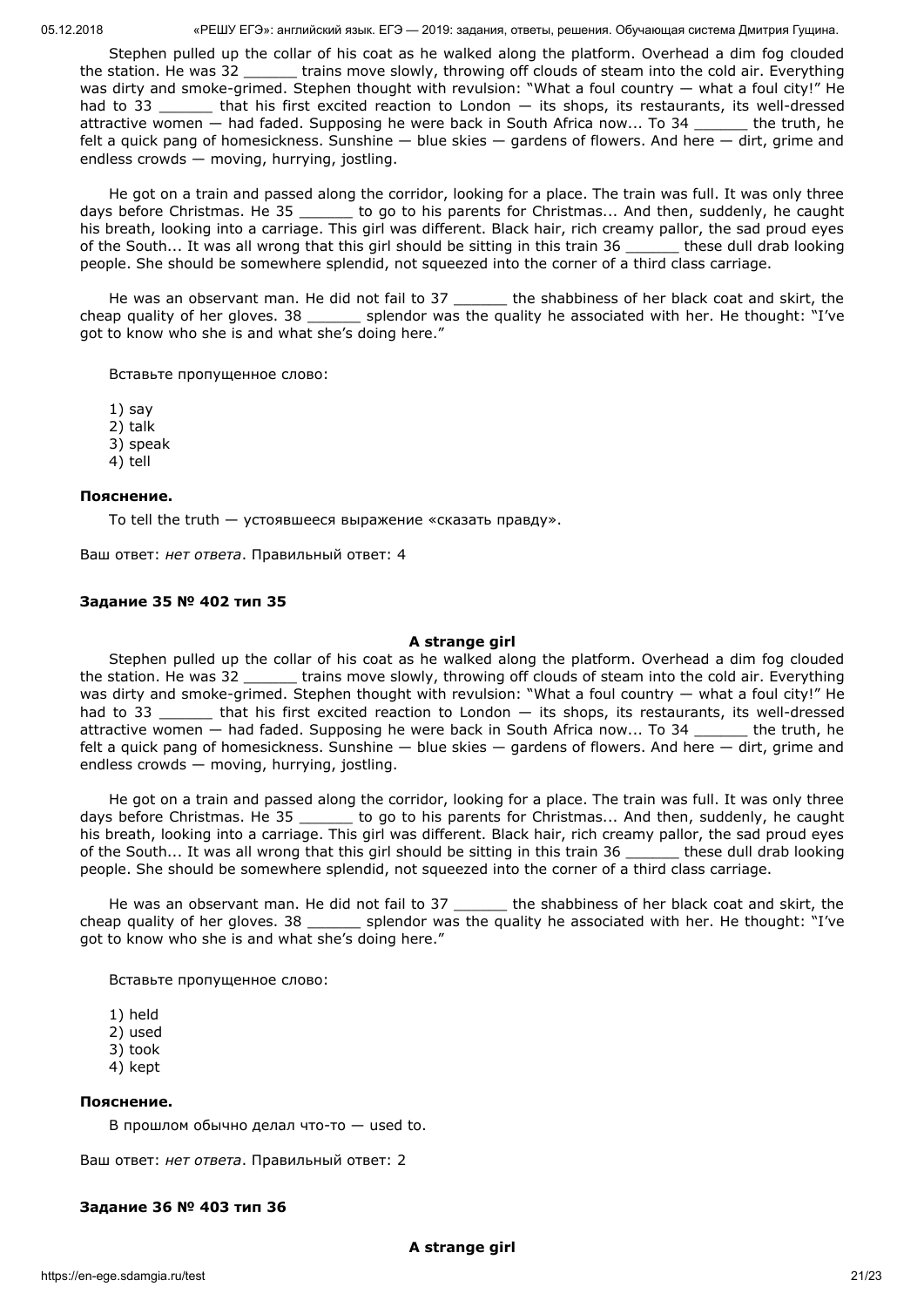Stephen pulled up the collar of his coat as he walked along the platform. Overhead a dim fog clouded the station. He was 32 \_\_\_\_\_\_ trains move slowly, throwing off clouds of steam into the cold air. Everything was dirty and smoke-grimed. Stephen thought with revulsion: "What a foul country — what a foul city!" He had to 33 \_\_\_\_\_\_ that his first excited reaction to London — its shops, its restaurants, its well-dressed attractive women — had faded. Supposing he were back in South Africa now... To 34 \_\_\_\_\_\_ the truth, he felt a quick pang of homesickness. Sunshine — blue skies — gardens of flowers. And here — dirt, grime and endless crowds — moving, hurrying, jostling.

He got on a train and passed along the corridor, looking for a place. The train was full. It was only three days before Christmas. He 35 \_\_\_\_\_\_\_ to go to his parents for Christmas... And then, suddenly, he caught his breath, looking into a carriage. This girl was different. Black hair, rich creamy pallor, the sad proud eyes of the South... It was all wrong that this girl should be sitting in this train 36 \_\_\_\_\_\_ these dull drab looking people. She should be somewhere splendid, not squeezed into the corner of a third class carriage.

He was an observant man. He did not fail to 37 the shabbiness of her black coat and skirt, the cheap quality of her gloves. 38 \_\_\_\_\_\_ splendor was the quality he associated with her. He thought: "I've got to know who she is and what she's doing here."

Вставьте пропущенное слово:

1) among

2) between

3) besides

4) along

#### **Пояснение.**

Among... people — среди ... людей.

Ваш ответ: *нет ответа*. Правильный ответ: 1

#### **Задание 37 № 404 тип 37**

#### **A strange girl**

Stephen pulled up the collar of his coat as he walked along the platform. Overhead a dim fog clouded the station. He was 32 \_\_\_\_\_\_ trains move slowly, throwing off clouds of steam into the cold air. Everything was dirty and smoke-grimed. Stephen thought with revulsion: "What a foul country - what a foul city!" He had to 33 \_\_\_\_\_\_\_ that his first excited reaction to London — its shops, its restaurants, its well-dressed attractive women - had faded. Supposing he were back in South Africa now... To 34 \_\_\_\_\_\_ the truth, he felt a quick pang of homesickness. Sunshine — blue skies — gardens of flowers. And here — dirt, grime and endless crowds — moving, hurrying, jostling.

He got on a train and passed along the corridor, looking for a place. The train was full. It was only three days before Christmas. He 35 to go to his parents for Christmas... And then, suddenly, he caught his breath, looking into a carriage. This girl was different. Black hair, rich creamy pallor, the sad proud eyes of the South... It was all wrong that this girl should be sitting in this train 36 \_\_\_\_\_\_\_ these dull drab looking people. She should be somewhere splendid, not squeezed into the corner of a third class carriage.

He was an observant man. He did not fail to 37 the shabbiness of her black coat and skirt, the cheap quality of her gloves. 38 \_\_\_\_\_\_ splendor was the quality he associated with her. He thought: "I've got to know who she is and what she's doing here."

Вставьте пропущенное слово:

1) observe

2) note

3) spot

4) remark

#### **Пояснение.**

 $3a$ метить  $-$  to note smth.

Ваш ответ: *нет ответа*. Правильный ответ: 2

#### **Задание 38 № 405 тип 38**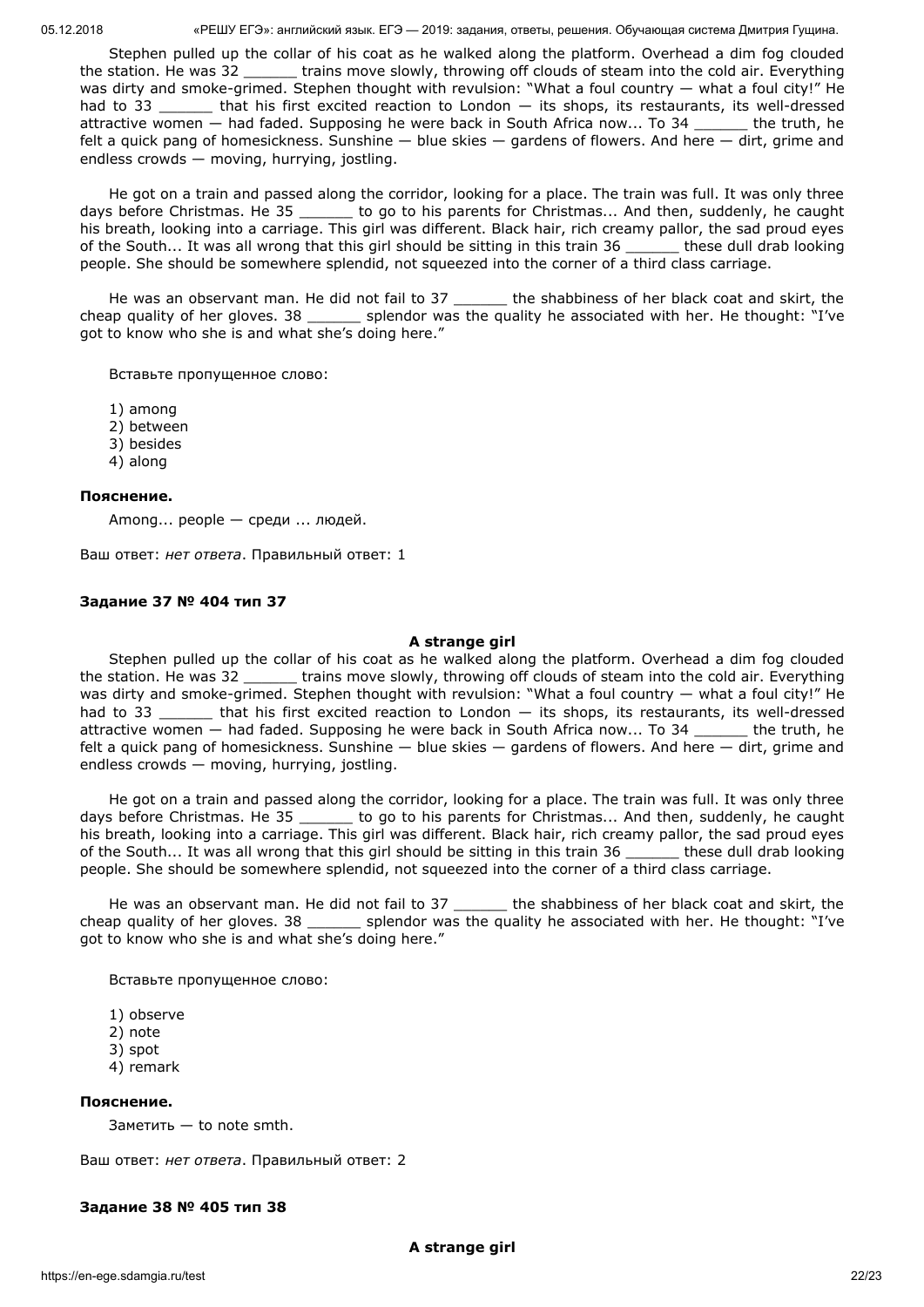Stephen pulled up the collar of his coat as he walked along the platform. Overhead a dim fog clouded the station. He was 32 \_\_\_\_\_\_ trains move slowly, throwing off clouds of steam into the cold air. Everything was dirty and smoke-grimed. Stephen thought with revulsion: "What a foul country — what a foul city!" He had to 33 \_\_\_\_\_\_ that his first excited reaction to London - its shops, its restaurants, its well-dressed attractive women — had faded. Supposing he were back in South Africa now... To 34 \_\_\_\_\_\_ the truth, he felt a quick pang of homesickness. Sunshine — blue skies — gardens of flowers. And here — dirt, grime and endless crowds — moving, hurrying, jostling.

He got on a train and passed along the corridor, looking for a place. The train was full. It was only three days before Christmas. He 35 \_\_\_\_\_\_ to go to his parents for Christmas... And then, suddenly, he caught his breath, looking into a carriage. This girl was different. Black hair, rich creamy pallor, the sad proud eyes of the South... It was all wrong that this girl should be sitting in this train 36 \_\_\_\_\_\_ these dull drab looking people. She should be somewhere splendid, not squeezed into the corner of a third class carriage.

He was an observant man. He did not fail to 37 \_\_\_\_\_\_ the shabbiness of her black coat and skirt, the cheap quality of her gloves. 38 \_\_\_\_\_\_ splendor was the quality he associated with her. He thought: "I've got to know who she is and what she's doing here."

Вставьте пропущенное слово:

- 1) Nevertheless
- 2) Nevermore
- 3) Although
- 4) Therefore

#### **Пояснение.**

Nevertheless — тем не менее.

Ваш ответ: *нет ответа*. Правильный ответ: 1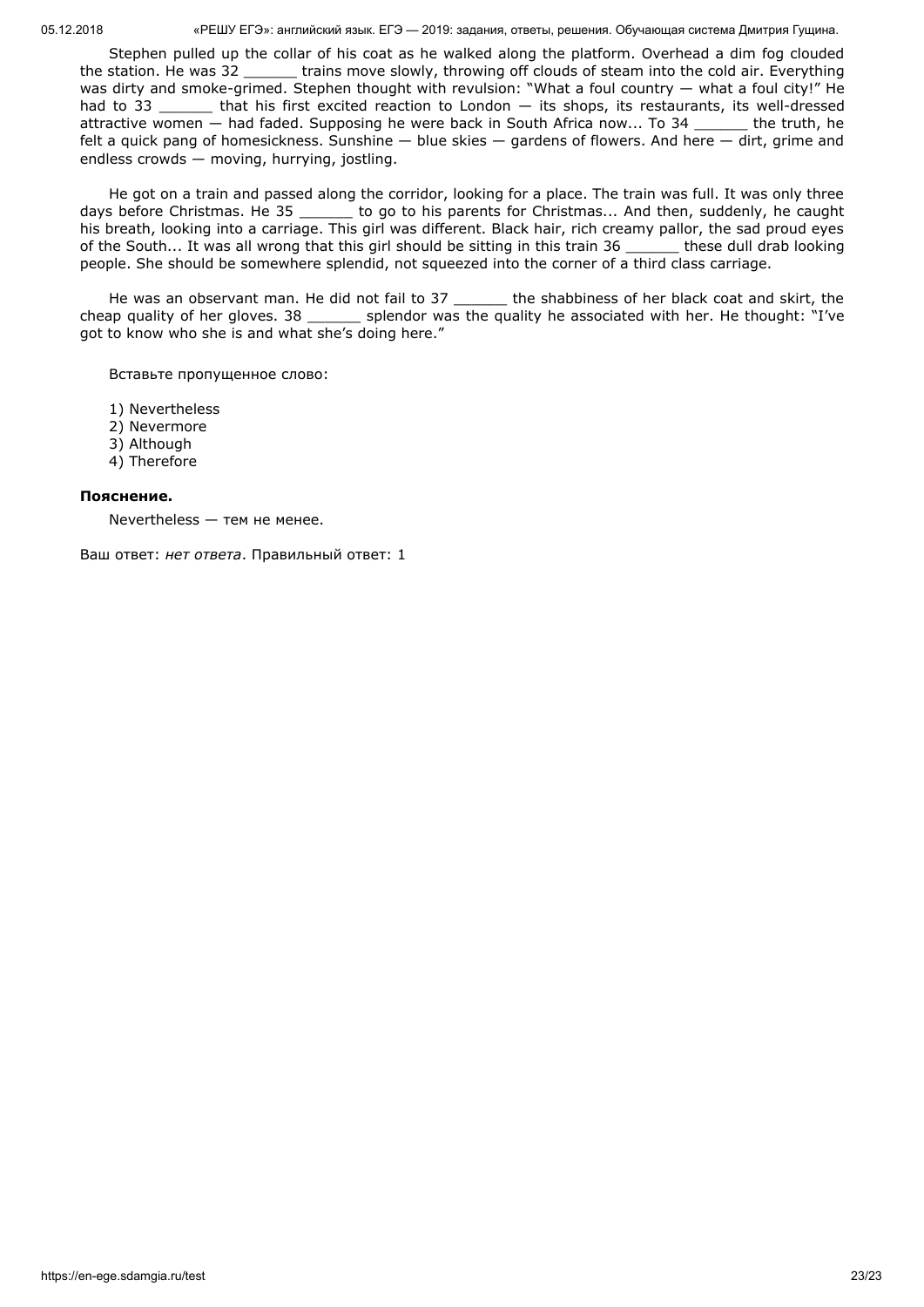# **Задание С1 № 3421**

| Критерий | Критерии оценивания ответа на задание С1                                                                                                                                                                                                                                                                            | Баллы |
|----------|---------------------------------------------------------------------------------------------------------------------------------------------------------------------------------------------------------------------------------------------------------------------------------------------------------------------|-------|
| K1       | Решение коммуникативной задачи                                                                                                                                                                                                                                                                                      |       |
|          | Задание выполнено полностью:<br>содержание отражает все аспекты, указанные в<br>задании (даны полные ответы на все вопросы,<br>заданы три вопроса по указанной теме); стилевое<br>оформление речи выбрано правильно с учетом<br>цели высказывания и адресата; соблюдены при-<br>нятые в языке нормы вежливости      | 2     |
|          | Задание выполнено не полностью:<br>содержание отражает не все аспекты, указанные<br>в задании (более одного аспекта раскрыто не<br>полностью, или один аспект полностью<br>отсутствует);<br>встречаются нарушения стилевого оформления<br>речи или/и принятых в языке норм вежливости                               | 1     |
|          | Задание не выполнено:<br>содержание не отражает тех аспектов, которые<br>указаны в задании, или/и не соответствует тре-<br>бемому объёму                                                                                                                                                                            | 0     |
| K2       | Организация текста                                                                                                                                                                                                                                                                                                  |       |
|          | Высказывание логично; средства логической<br>связи использованы правильно; текст верно<br>разделён на абзацы; структурное оформление<br>текста соответствует нормам, принятым в стране<br>изучаемого языка                                                                                                          | 2     |
|          | Высказывание не всегда логично; имеются<br>недостатки/ошибки в использовании средств ло-<br>гической связи, их выбор ограничен; деление<br>текста на абзацы нелогично/отсутствует; имеются<br>отдельные нарушения принятых норм оформле-<br>ния личного письма                                                      | 1     |
|          | Отсутствует логика в построении высказывания;<br>принятые нормы оформления личного письма не<br>соблюдаются                                                                                                                                                                                                         | 0     |
| K3       | Языковое оформление текста                                                                                                                                                                                                                                                                                          |       |
|          | Используемый словарный запас и грамматиче-<br>ские структуры соответствуют поставленной<br>задаче; орфографические и пунктуационные<br>ошибки практически отсутствуют (допускается не<br>более 2 негрубых лексико-грамматических оши-<br>бок или/и не более 2 негрубых орфографических<br>и пунктуационных ошибок)  | 2     |
|          | Имеются лексические и грамматические ошибки,<br>не затрудняющие понимания текста; имеются ор-<br>фографические и пунктуационные ошибки, не за-<br>трудняющие коммуникации (допускается не<br>более 4 негрубых лексикограмматических ошибок<br>или/и не более 4 негрубых орфографических и<br>пунктуационных ошибок) | 1     |
|          | Понимание текста затруднено из-за множества<br>лексико-грамматических ошибок                                                                                                                                                                                                                                        | 0     |
|          | Максимальное количество баллов                                                                                                                                                                                                                                                                                      | 6     |

You have received a letter from your English-speaking pen-friend Jack who writes:

*…personally I hate school lunches. Do you like them? What kind of meal does your school offer? What is your favorite food anyway?*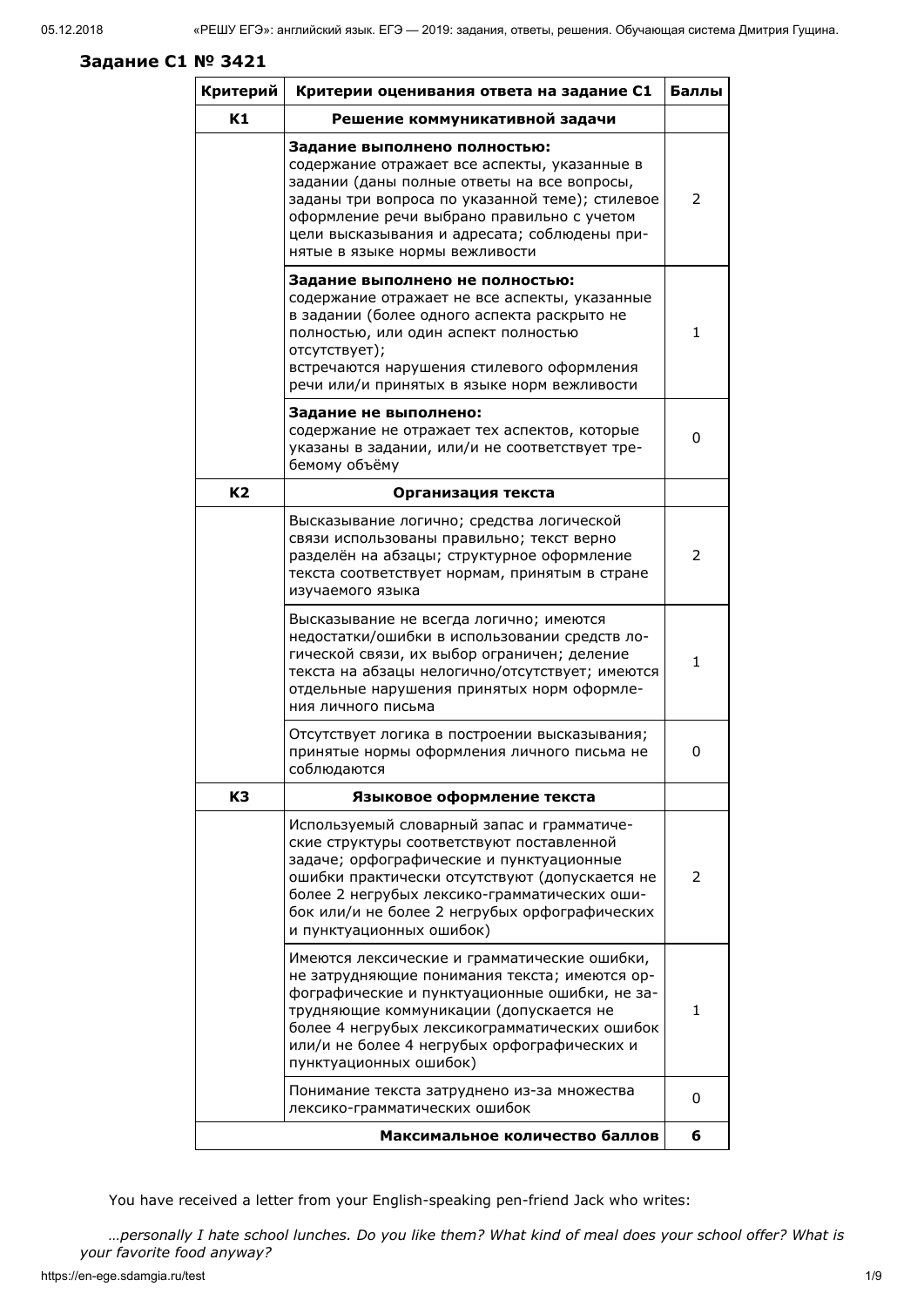*My elder brother is going to Nepal next month...*

Write a letter to Jack. In your letter - answer his questions - ask **3 questions** about his brother goring to Nepal.

Write **100–140 words.** Remember the rules of letter writing.

# **Пояснение.**

Saint-Petersburg, Russia June, 14

Dear Jack,

Thank you for your letter. I'm sorry for not writing you for so long. I was too busy with my exams. Anyway, I've heard that you hate school meals. That is so ridiculous! I think they are delicious! In my school students can get a porridge, an omlette or meatballs for lunch. My favourite food is cakes.

Anyway, you've mentioned that your elder brother is going to Nepal next month. Where is he going to stay? What means of transport is he going to use? And how long is he going to stay? By the way, I have to continue preparing for my exams. I hope you will be doing well!

Write back soon! Best wishes,

Marat

# **Задание С2 № 837**

| Критерий  | Критерии оценивания ответа на задание С2                                                                                                                                                                                                                                                                                   | Баллы          |
|-----------|----------------------------------------------------------------------------------------------------------------------------------------------------------------------------------------------------------------------------------------------------------------------------------------------------------------------------|----------------|
| K1        | Решение коммуникативной задачи                                                                                                                                                                                                                                                                                             |                |
|           | Задание выполнено полностью:<br>содержание отражает полно и точно все аспекты,<br>указанные в задании; стилевое оформление речи<br>выбрано правильно (допускается 1 нарушение<br>нейтрального стиля)                                                                                                                       | 3              |
|           | Задание выполнено в основном:<br>но 1-2 аспекта содержания, указанные в<br>задании, раскрыты не полностью или неточно;<br>стилевое оформление речи в основном правильно<br>(допускается 2-3 нарушения нейтрального<br>стиля)                                                                                               | 2              |
|           | Задание выполнено не полностью:<br>в содержании не<br>раскрыты 1-2 аспекта, ИЛИ 3-4 аспекта<br>содержания раскрыты неполно или неточно, ИЛИ<br>1 аспект не раскрыт, и 1-2 аспекта содержания<br>раскрыты неполно или неточно; имеются ошибки<br>в стилевом оформлении речи (допускается 4<br>нарушения нейтрального стиля) | 1              |
|           | Задание не выполнено:<br>все случаи, не указанные в оценивании на 1, 2 и<br>3 балла, ИЛИ ответ не соответствует требуемому<br>объёму, ИЛИ более 30% ответа имеет<br>непродуктивный характер (т.е. текстуально<br>совпадает с опубликованным источником)                                                                    | 0              |
| <b>K2</b> | Организация текста                                                                                                                                                                                                                                                                                                         |                |
|           | Высказывание логично; средства логической<br>связи использованы правильно; структура текста<br>соответствует предложенному плану; текст<br>правильно разделён на абзацы                                                                                                                                                    | 3              |
|           | Высказывание в основном логично (имеются 1-2<br>логические ошибки), И/ИЛИ имеются 1-2<br>недостатка при использовании средств<br>логической связи, И/ИЛИ имеются<br>1-2 отклонения от плана в структуре                                                                                                                    | $\overline{2}$ |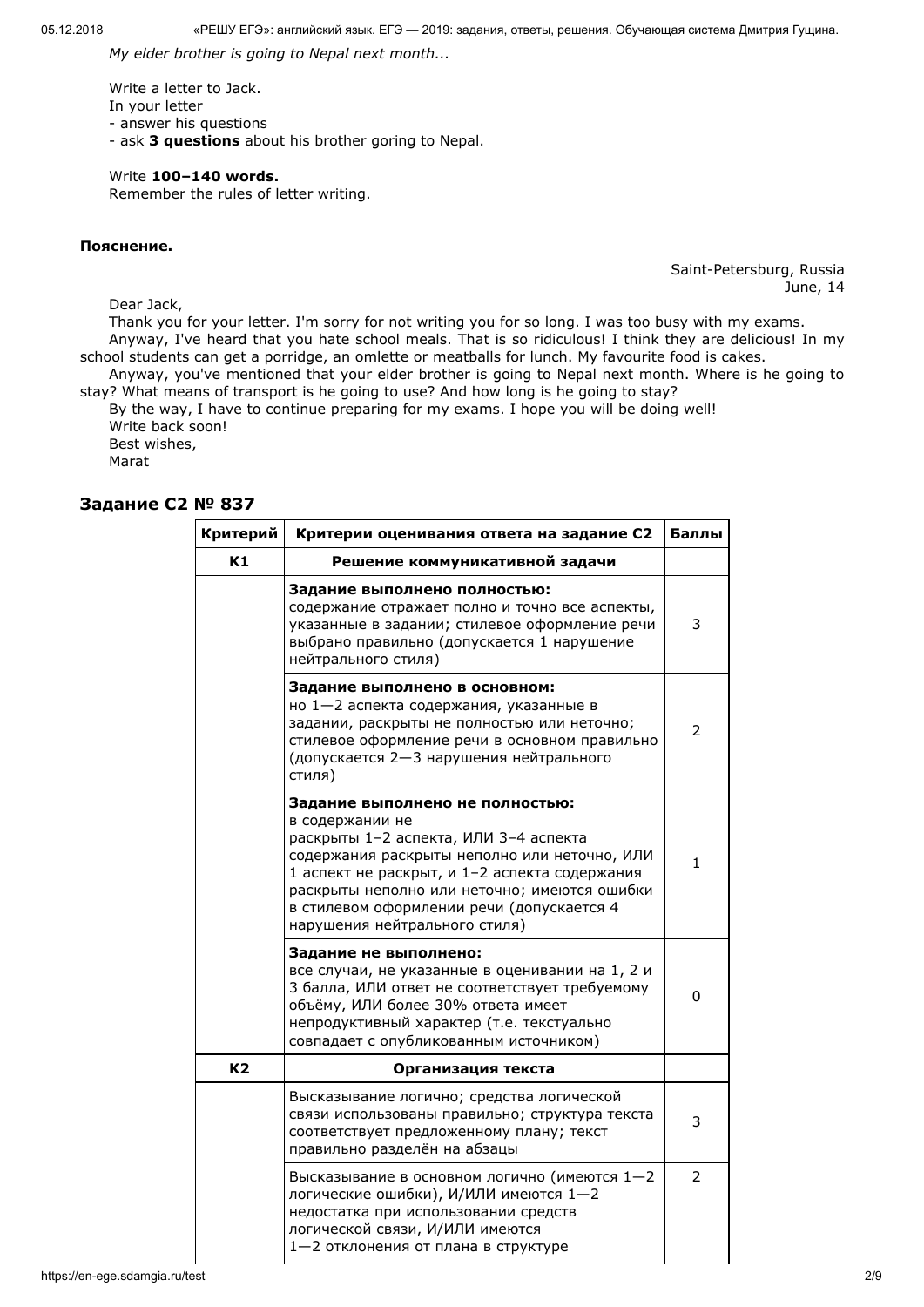|                | высказывания, И/ИЛИ имеются 1-2 недостатка<br>при делении текста на абзацы                                                                                                                                                                      |   |
|----------------|-------------------------------------------------------------------------------------------------------------------------------------------------------------------------------------------------------------------------------------------------|---|
|                | В высказывании имеются 3-4 логические<br>ошибки, И/ИЛИ имеются 3-4 ошибки в<br>использовании средств логической связи, И/ИЛИ<br>имеются 3-4 отклонения от предложенного<br>плана; имеются 3-4 недостатка в делении текста<br>на абзацы          | 1 |
|                | В высказывании имеются 5 и более логических<br>ошибок, И/ИЛИ имеются 5 и более ошибок в<br>использовании средств логической связи, И/ИЛИ<br>предложенный план ответа полностью не<br>соблюдается, И/ИЛИ деление текста на абзацы<br>отсутствует | 0 |
| K3             | Лексика                                                                                                                                                                                                                                         |   |
|                | Используемый словарный запас соответствует<br>высокому уровню сложности задания;<br>практически нет нарушений в использовании<br>лексики (допускается 1 лексическая ошибка)                                                                     | 3 |
|                | Используемый словарный запас соответствует<br>высокому уровню сложности задания, однако<br>встречаются 2-3 лексические ошибки, ИЛИ<br>словарный запас ограничен, но лексика<br>использована правильно                                           | 2 |
|                | Используемый словарный запас не вполне<br>соответствует высокому уровню сложности<br>задания, в тексте имеются 4 лексические ошибки                                                                                                             | 1 |
|                | Используемый словарный запас не соответствует<br>высокому уровню сложности задания, в тексте<br>имеются 5 и более лексических ошибок                                                                                                            | 0 |
|                |                                                                                                                                                                                                                                                 |   |
| <b>K4</b>      | Грамматика                                                                                                                                                                                                                                      |   |
|                | Используемые грамматические средства<br>соответствуют высокому уровню сложности<br>задания, нарушений практически нет<br>(допускаются 1-2 не повторяющиеся<br>грамматические ошибки)                                                            | 3 |
|                | Используемые грамматические средства<br>соответствуют высокому уровню сложности<br>задания, однако в тексте имеются 3-4<br>грамматические ошибки                                                                                                | 2 |
|                | Используемые грамматические средства не<br>вполне соответствуют высокому уровню<br>сложности задания, в тексте имеются 5-7<br>грамматических ошибок                                                                                             | 1 |
|                | Используемые грамматические средства не<br>соответствуют высокому уровню сложности<br>задания, имеются 8 и более грамматических<br>ошибок                                                                                                       | 0 |
| K <sub>5</sub> | Орфография и пунктуация                                                                                                                                                                                                                         |   |
|                | Орфографические ошибки практически<br>отсутствуют. Текст разделён на предложения с<br>правильным пунктуационным оформлением<br>(допускаются 1 орфографическая И/ИЛИ 1<br>пунктуационная ошибка)                                                 | 2 |
|                | В тексте имеются 2-4 орфографические И/ИЛИ<br>пунктуационные ошибки                                                                                                                                                                             | 1 |
|                | В тексте имеются 5 и более орфографических И/<br>ИЛИ пунктуационных ошибок                                                                                                                                                                      | 0 |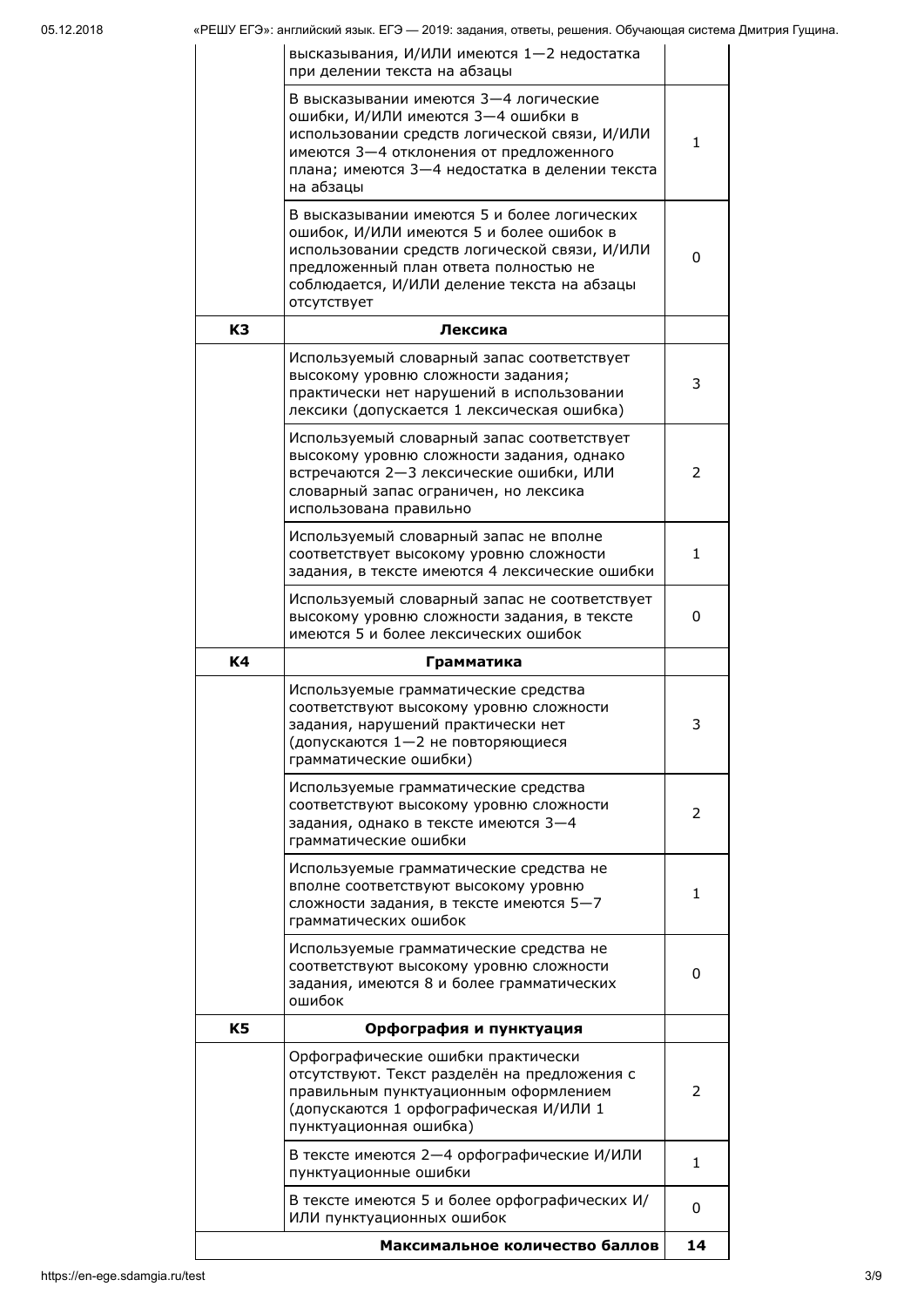Выберите только ОДНО из двух предложенных высказываний и выразите своё мнение по предложенной проблеме согласно данному плану.

Comment on one of the following statements.

1. *Some students think that the most important thing for a teacher is to make studying enjoyable for students.*

2. *Life in the countryside is not for young people.*

What is your opinion? Do you agree with this statement? Write 200–250 words. Use the following plan: − make an introduction (state the problem)

- − express your personal opinion and give 2–3 reasons for your opinion
- − express an opposing opinion and give 1–2 reasons for this opposing opinion
- − explain why you don't agree with the opposing opinion
- − make a conclusion restating your position

#### **Пояснение.**

Чтобы успешно написать высказывание с элементами рассуждения следует:

- строить высказывания в соответствии с предложенным планом;

- начинать введение с общего представления темы и предложения, отображающего ее проблемный характер;

- во введении необходимо перефразировать тему/проблему, используя синонимичные выражения;

- в основной части сначала высказать свое мнение и аргументировать его, затем представить точки зрения других людей и дать аргументацию, почему с ними не согласны;

- приводя контраргументы, отстаивая свою точку зрения, желательно использовать перифраз, синонимию;

- в заключительном абзаце еще раз указать на проблемный характер темы, показать, что вы способны видеть и другие точки зрения, тем не менее ваша кажется вам более убедительной;

- делить текст на абзацы, которые отражают содержательную и логическую структуру текста;

- сделать введение и заключение приблизительно одинаковыми по объему;

- разбить основную часть как минимум на два абзаца, приблизительно одинаковых по размеру;

-следить за тем, чтобы общий объем основной части был не меньше общего объема введения и заключения;

- особое внимание уделять средствам логической связи текста, как внутри предложения, так и между предложениями.

После выполнения задания уделите внимание проверке и подсчету количества слов (должно быть 200—250 слов).

#### Пример сочинения:

There are a lot of methods of teaching people. Some teachers prefer to be strict and stern with students while conducting a lesson. Others believe that creating an appropriate classroom environment is the first step in getting students involved in a lesson.

As for me, I think it is very important for teachers to find an enjoyable way of teaching his or her lesson. Firstly, students will pay more attention and grasp the material easier if lessons are presented in a more interesting way. Secondly, the relationships between the teacher and students are likely to become closer if teaching approach tailors to students' interests and concerns. Finally, interesting and exciting lessons will encourage students to take part in the lesson and thus create a comfortable studying environment.

However, some people think that making studying funny and enjoyable for students can cause a lot of problems because young people will get distracted a lot and will not be able to learn the material properly.

I cannot agree with these people. The more interesting a lesson is, the easier for students to absorb the material because people tend to remember only enjoyable and exciting things.

To sum up, I would say that keeping students interested during class is very difficult at times, so teachers should find interesting ways to present lessons because there are so many things that can easily distract young people's mind.

# **Задание С3 № 2833**

| Критерии оценивания ответа на задание СЗ                                         | Баллы |
|----------------------------------------------------------------------------------|-------|
| Фонетическая сторона речи                                                        |       |
| Речь воспринимается легко: необоснованные паузы отсутствуют; фразовое ударение и |       |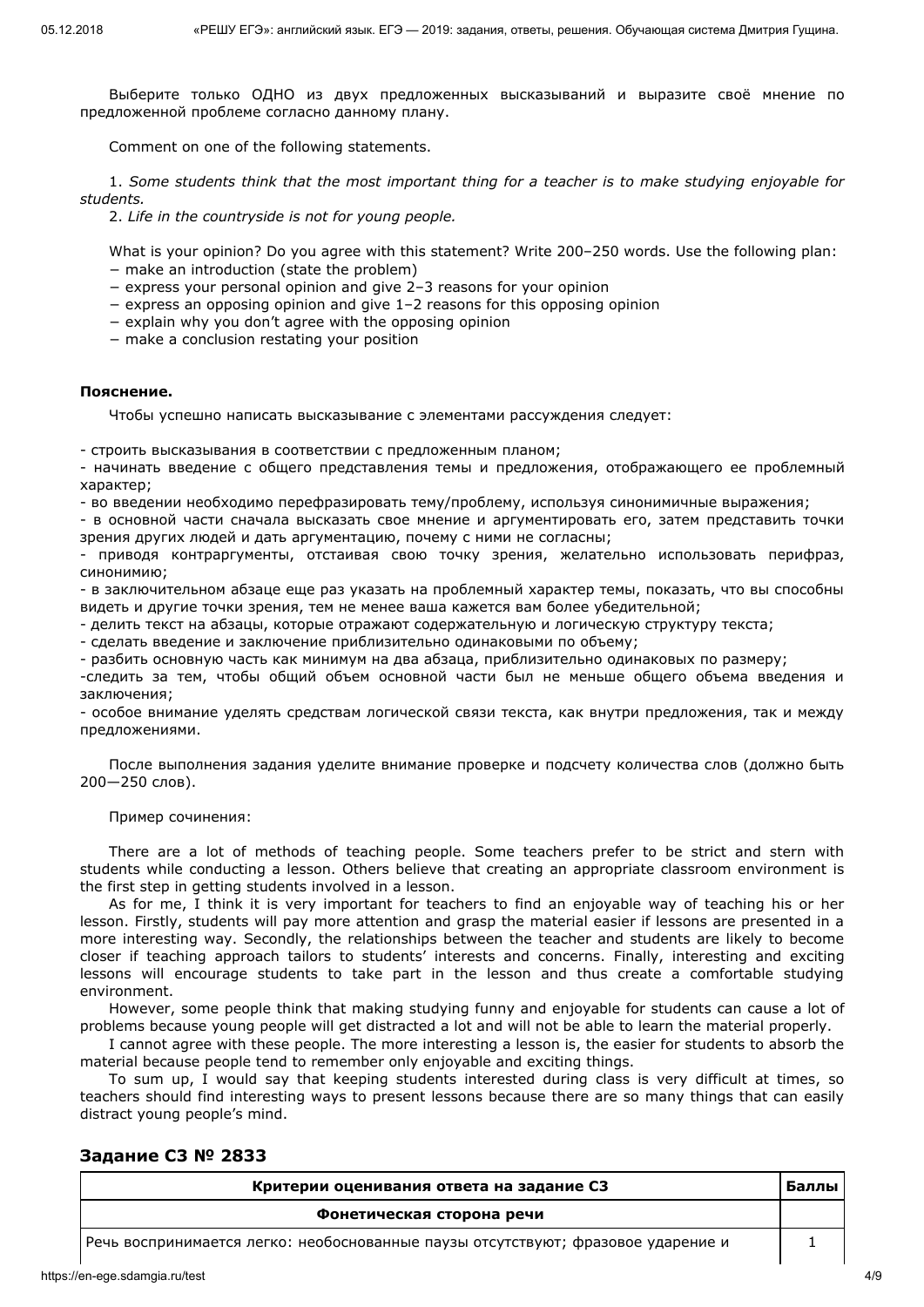| интонационные контуры, произношение слов без нарушений нормы: допускается не более<br>пяти фонетических ошибок, в том числе одна-две ошибки, искажающие смысл                                                                                                              |  |
|----------------------------------------------------------------------------------------------------------------------------------------------------------------------------------------------------------------------------------------------------------------------------|--|
| Речь воспринимается с трудом из-за большого количества неестественных пауз, запинок,<br>неверной расстановки ударений и ошибок в произношении слов,<br>или<br>сделано более пяти фонетических ошибок,<br>или<br>сделано три и более фонетические ошибки, искажающие смысл. |  |
| Максимальное количество баллов                                                                                                                                                                                                                                             |  |

Imagine that you are preparing a project with your friend. You have found some interesting material for the presentation and you want to read this text to your friend. You have 1.5 minutes to read the text silently, then be ready to read it out aloud. You will not have more than 1.5 minutes to read it.

The highest mountain is located on Mars. The giant volcano Mount Olympus is the highest mountain in the solar system and in the known universe. At 14 miles and 388 miles across, it is almost three times the height of Mount Everest and so wide that its base would cover Arizona, or the whole of the area of the British Isles. The crater on the top is around 45 miles wide and over nearly 2 miles deep, easily big enough to swallow London.

We traditionally measure mountains by their height. If we measured them by their size, it would be meaningless to isolate one mountain in a range from the rest. That being so, Mount Everest would dwarf Olympus Mons. It is part of the gigantic range which is nearly 1,500 miles long.

# **Пояснение.**

Полезно вначале прочитать текст задания про себя; выделить трудные для произношения слова; разметить интонацию; прочитать текст шепотом, а потом вслух, обращая внимание на слитность и беглость речи.

Читая текст, избегайте необоснованных пауз в речи, верно расставляйте ударения и правильно используйте интонацию, не нарушайте нормы произношения слов.

| Критерии оценивания ответа на задание С4                                                                                                                                                                                         | Баллы |
|----------------------------------------------------------------------------------------------------------------------------------------------------------------------------------------------------------------------------------|-------|
| Вопросы 1-5                                                                                                                                                                                                                      |       |
| Вопрос по содержанию отвечает поставленной задаче; имеет правильную грамматическую<br>форму прямого вопроса; возможные фонетические и лексические погрешности не<br>затрудняют восприятия                                        |       |
| Вопрос не задан, или заданный вопрос по содержанию не отвечает поставленной задаче<br>и/или<br>не имеет правильной грамматической формы прямого вопроса<br>и/или<br>фонетические и лексические ошибки препятствуют коммуникации. |       |
| Максимальное количество баллов                                                                                                                                                                                                   | 5     |

# **Задание С4 № 2770**

Study the advertisement.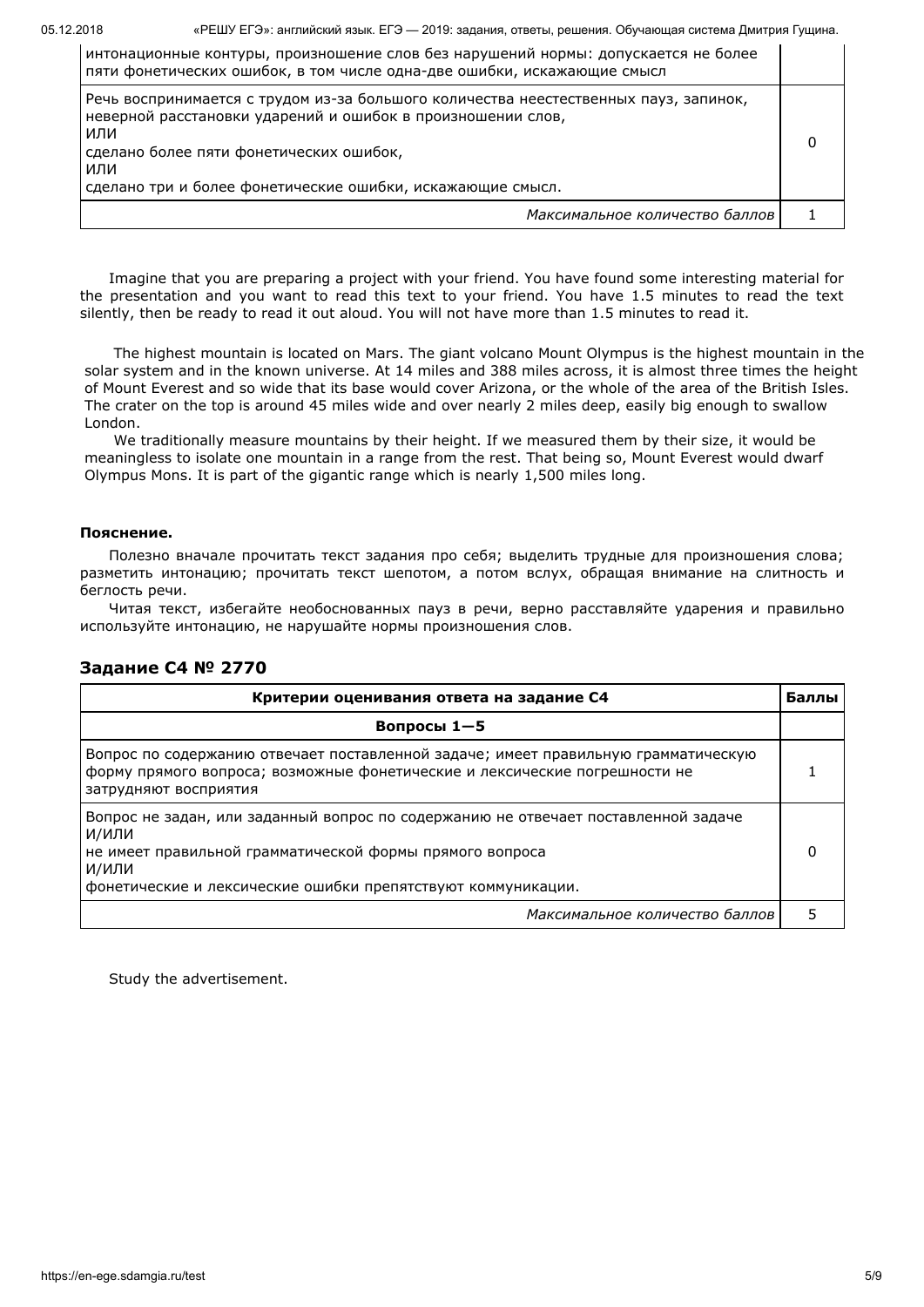

You are considering visiting the coffee shop and you'd like to get more information. In 1.5 minutes you are to ask five direct questions to find out the following:

1) special offers

2) discounts for regular customers

- 3) most popular coffee
- 4) if they have a parking lot
- 5) free Wi-Fi

You have 20 seconds to ask each question.

#### **Пояснение.**

You could ask following questions:

- 1) What special offers can you suggest?
- 2) Are there any discounts for regular customers?
- 3) What is the most popular coffee?
- 4) Do you have a parking lot?
- 5) Is there access to free Wi-Fi?

Вопросы должны быть грамматически верными. Избегайте необоснованных пауз в речи, верно расставляйте ударения, правильно используйте интонацию, не нарушайте нормы произношения слов.

# **Задание С5 № 2824**

| Критерии оценивания ответа на задание С5                                                                                                                                                                        | Баллы         |
|-----------------------------------------------------------------------------------------------------------------------------------------------------------------------------------------------------------------|---------------|
| Решение коммуникативной задачи (содержание)*                                                                                                                                                                    |               |
| Коммуникативная задача выполнена полностью: содержание полно, точно и развёрнуто от-<br>ражает все аспекты, указанные в задании (12-15 фраз).                                                                   | 3             |
| Коммуникативная задача выполнена частично: один аспект не раскрыт (остальные раскры-<br>ты полно),<br>или<br>один-два раскрыты неполно (9-11 фраз).                                                             | 2             |
| Коммуникативная задача выполнена не полностью: два аспекта не раскрыты (остальные<br>раскрыты полно), ИЛИ все аспекты раскрыты неполно (6-8 фраз).                                                              | 1             |
| Коммуникативная задача выполнена менее чем на 50%: три и более аспектов содержания<br>не раскрыты (5 и менее фраз).                                                                                             | $\Omega$      |
| Организация высказывания                                                                                                                                                                                        |               |
| Высказывание логично и имеет завершённый характер; имеются вступительная и заключи-<br>тельная фразы, соответствующие теме. Средства логической связи используются правильно.                                   | $\mathcal{P}$ |
| Высказывание в основном логично и имеет достаточно завершённый характер,<br>HO.<br>отсутствует вступительная<br>И/ИЛИ<br>заключительная фраза,<br>И/ИЛИ<br>средства логической связи используются недостаточно. | 1.            |
| Высказывание нелогично                                                                                                                                                                                          | 0             |

 $\mathbf l$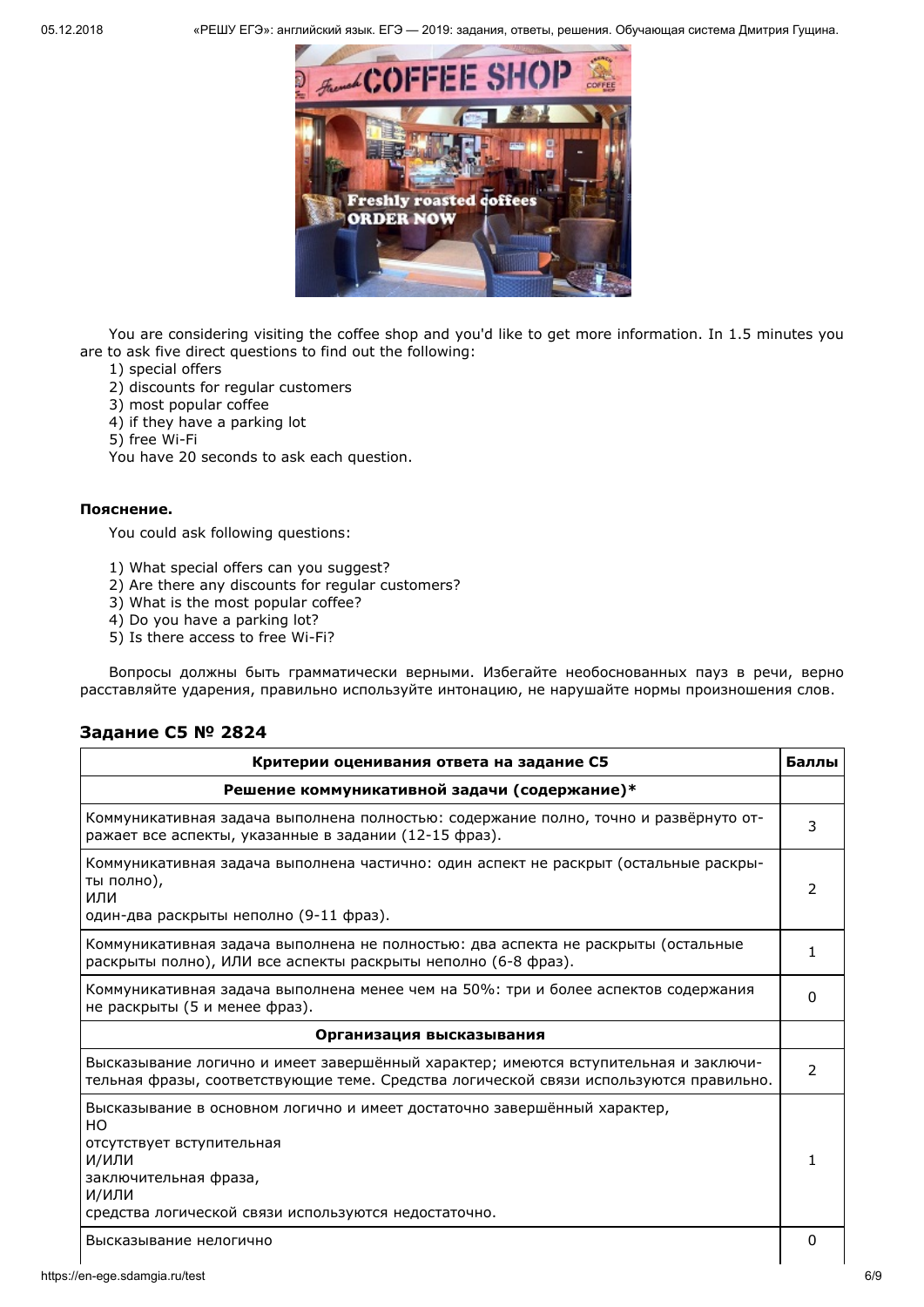| И/ИЛИ<br>не имеет завершенного характера; вступительная и заключительная фразы отсутствуют;<br>средства логической связи практически не используются.                                                                                                                                                                       |  |
|-----------------------------------------------------------------------------------------------------------------------------------------------------------------------------------------------------------------------------------------------------------------------------------------------------------------------------|--|
| Языковое оформление высказывания                                                                                                                                                                                                                                                                                            |  |
| Используемый словарный запас, грамматические структуры, фонетическое оформление вы-<br>сказывания соответствуют поставленной задаче (допускается не более двух негрубых<br>лексико-грамматических ошибок<br>И/ИЛИ<br>не более двух негрубых фонетических ошибок).                                                           |  |
| Используемый словарный запас, грамматические структуры, фонетическое оформление вы-<br>сказывания в основном соответствуют поставленной задаче (допускается не более четырёх<br>лексико-грамматических ошибок (из них не более двух грубых)<br>ИЛИ/И<br>не более четырёх фонетических ошибок (из них не более двух грубых). |  |
| Понимание высказывания затруднено из-за многочисленных лексико-грамматических и фо-<br>нетических ошибок (пять и более лексико-грамматических ошибок И/ИЛИ пять и более фо-<br>нетических ошибок)<br>или<br>более двух грубых ошибок.                                                                                       |  |
| Максимальное количество баллов                                                                                                                                                                                                                                                                                              |  |

 $*$ Примечание. При получении экзаменуемым 0 баллов по критерию «Решение коммуникативной задачи» всё задание оценивается в 0 баллов.

These are photos from your photo album. Choose one photo to describe to your friend.



You will have to start speaking in 1.5 minutes and will speak for not more than 2 minutes (12–15 sentences). In your talk remember to speak about:

- where and when the photo was taken
- what/who is in the photo
- what is happening
- why you keep the photo in your album
- why you decided to show the picture to your friend

You have to talk continuously, starting with: "I've chosen photo number … ".

## **Пояснение.**

I've chosen photo number 1. Do you know that I like taking pictures? I always wanted to try to live in a foreign country. And I was given that opportunity in the last summer. I took the photo when I first got into the local bus in India. It was the first day of my trip. I wanted to see one popular museum that was located outside the town. People I should say were very friendly. One time a guy even made me a little excursion around the city. In the picture people are sitting in the local bus. In the middle of the picture a tourist is speaking with our driver. The weather seems to be nice. I keep the photo in my album because that bus trip was very amusing. I really enjoyed it. I decided to show the picture to you because this shot is fantastic. Also you told me a lot of storiest about India so I thought that you would be interested. I hope you liked my picture.

Высказывание должно быть логично; содержать вступительную и заключительную фразы, соответствующие теме. Средства логической связи должны быть использованы верно. Необходимо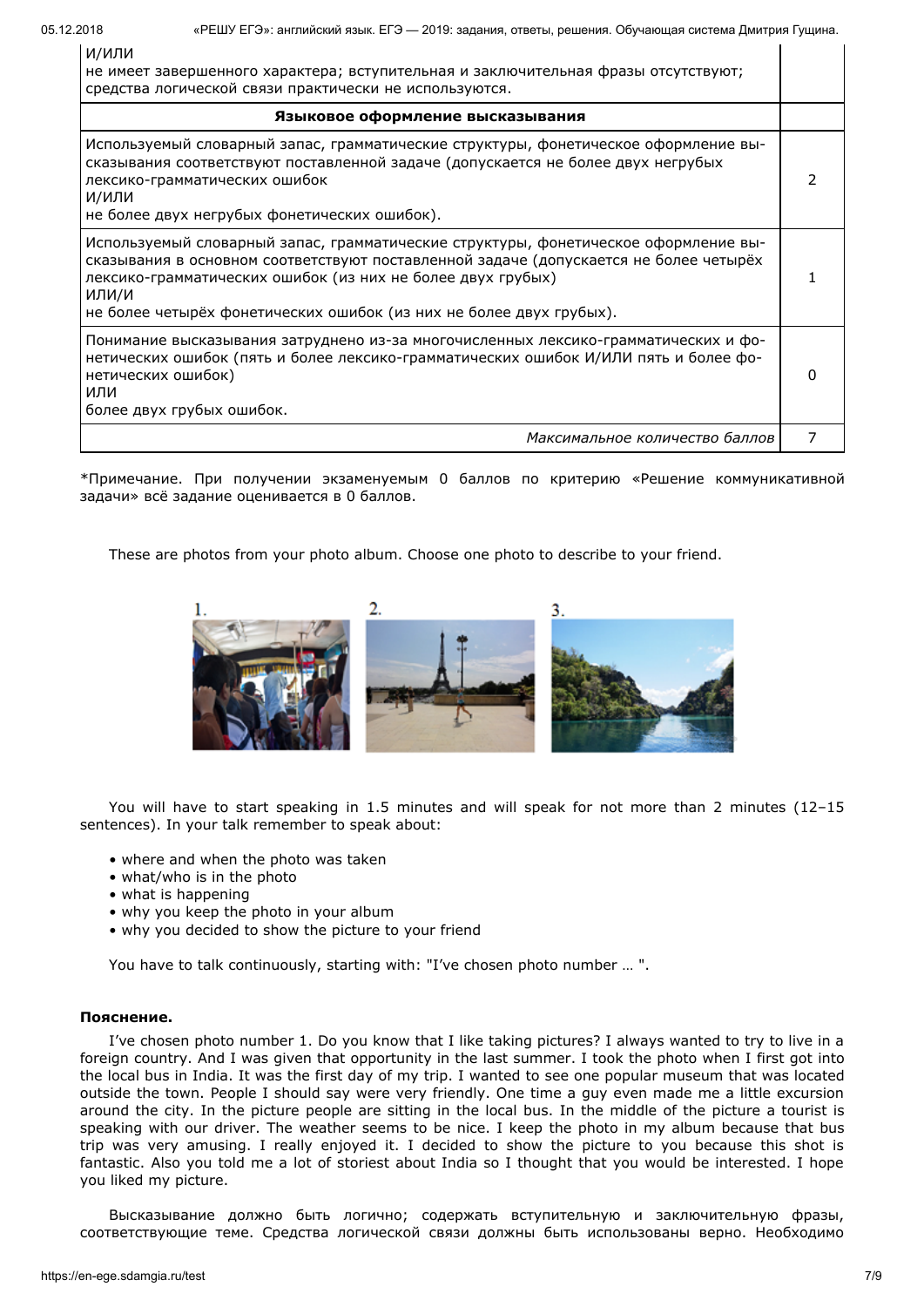избегать необоснованных пауз в речи, верно расставлять ударения, правильно использовать интонацию, не нарушать нормы произношения слов.

# **Задание С6 № 2870**

| Критерии оценивания ответа на задание Сб                                                                                                                                                                                                                                                                                    | Баллы          |
|-----------------------------------------------------------------------------------------------------------------------------------------------------------------------------------------------------------------------------------------------------------------------------------------------------------------------------|----------------|
| Решение коммуникативной задачи (содержание)*                                                                                                                                                                                                                                                                                |                |
| Коммуникативная задача выполнена полностью: содержание полно, точно и развёрнуто от-<br>ражает все аспекты, указанные в задании (12-15 фраз).                                                                                                                                                                               | 3              |
| Коммуникативная задача выполнена частично: один аспект не раскрыт (остальные раскры-<br>ты полно),<br>или<br>один-два раскрыты неполно (9-11 фраз).                                                                                                                                                                         | 2              |
| Коммуникативная задача выполнена не полностью: два аспекта не раскрыты (остальные<br>раскрыты полно), ИЛИ все аспекты раскрыты неполно (6-8 фраз).                                                                                                                                                                          | 1              |
| Коммуникативная задача выполнена менее чем на 50%: три и более аспектов содержания<br>не раскрыты (5 и менее фраз).                                                                                                                                                                                                         | 0              |
| Организация высказывания                                                                                                                                                                                                                                                                                                    |                |
| Высказывание логично и имеет завершённый характер; имеются вступительная и заключи-<br>тельная фразы, соответствующие теме. Средства логической связи используются правильно.                                                                                                                                               | 2              |
| Высказывание в основном логично и имеет достаточно завершённый характер,<br>H <sub>O</sub><br>отсутствует вступительная<br>И/ИЛИ<br>заключительная фраза,<br>И/ИЛИ<br>средства логической связи используются недостаточно.                                                                                                  | 1.             |
| Высказывание нелогично<br>И/ИЛИ<br>не имеет завершенного характера; вступительная и заключительная фразы отсутствуют;<br>средства логической связи практически не используются.                                                                                                                                             | 0              |
| Языковое оформление высказывания                                                                                                                                                                                                                                                                                            |                |
| Используемый словарный запас, грамматические структуры, фонетическое оформление вы-<br>сказывания соответствуют поставленной задаче (допускается не более двух негрубых<br>лексико-грамматических ошибок<br>И/ИЛИ<br>не более двух негрубых фонетических ошибок).                                                           | 2              |
| Используемый словарный запас, грамматические структуры, фонетическое оформление вы-<br>сказывания в основном соответствуют поставленной задаче (допускается не более четырёх<br>лексико-грамматических ошибок (из них не более двух грубых)<br>ИЛИ/И<br>не более четырёх фонетических ошибок (из них не более двух грубых). | 1              |
| Понимание высказывания затруднено из-за многочисленных лексико-грамматических и фо-<br>нетических ошибок (пять и более лексико-грамматических ошибок И/ИЛИ пять и более фо-<br>нетических ошибок)<br>ИЛИ<br>более двух грубых ошибок.                                                                                       | 0              |
| Максимальное количество баллов                                                                                                                                                                                                                                                                                              | $\overline{7}$ |

 $*$ Примечание. При получении экзаменуемым 0 баллов по критерию «Решение коммуникативной задачи» всё задание оценивается в 0 баллов.

Study the two photographs. In 1.5 minutes be ready to compare and contrast the photographs:

- give a brief description of the photos (action, location)
- say what the pictures have in common
- say in what way the pictures are different
- say what kind of help presented in the photos you prefer
- explain why